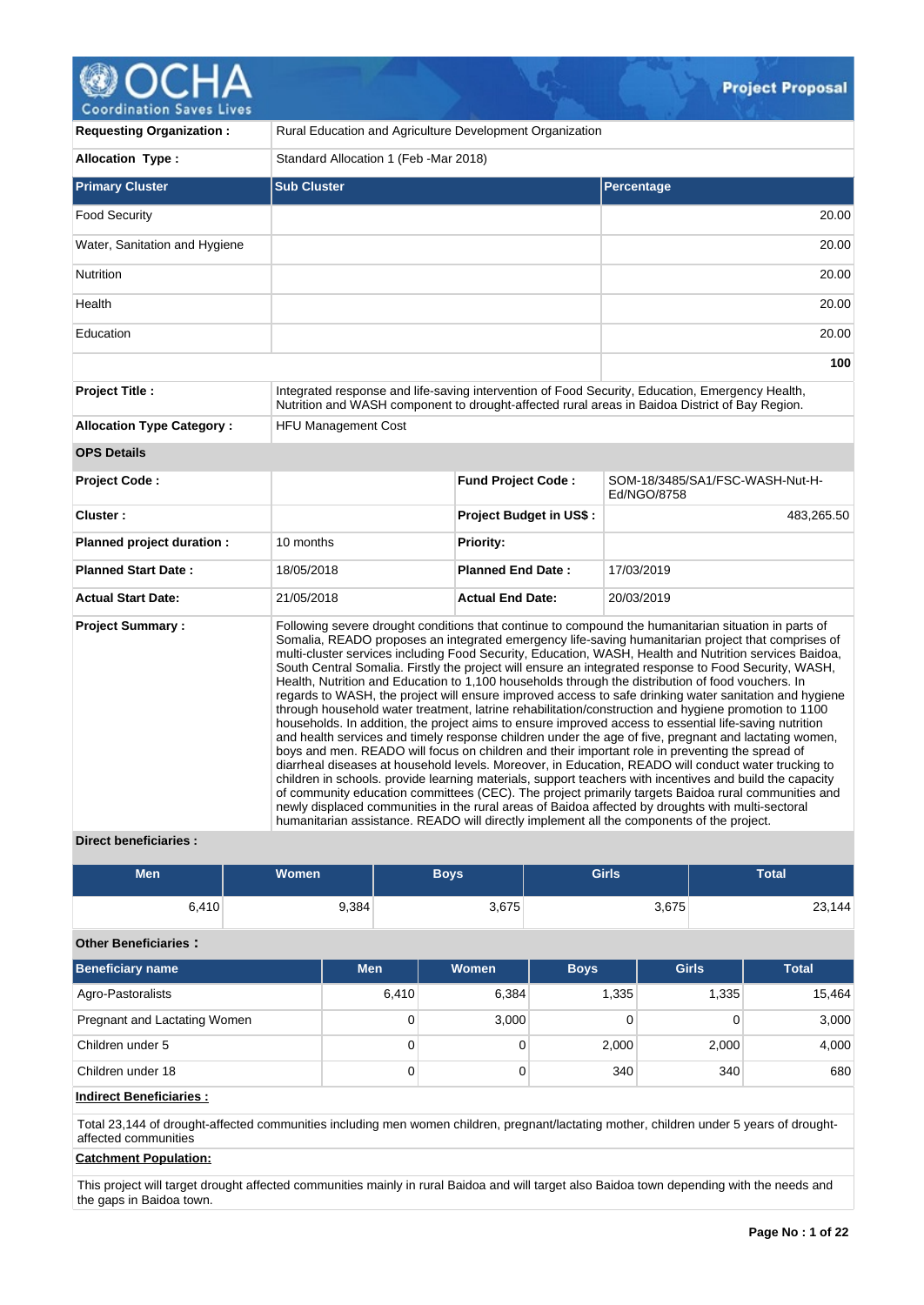#### **Link with allocation strategy :**

This project is linked to the SHF allocation strategy as it aims to reduce morbidity through Food Security, Nutrition, Health and WASH interventions for Baidoa rural communities and using education and other basic service facilities among key entry points. The project will also target Baidoa rural communities who are among the vulnerable groups prioritized by SHF in Somalia.

#### **Sub-Grants to Implementing Partners :**

| <b>Partner Name</b>                                    | <b>Partner Type</b> |  | <b>Budget in US\$</b>       |
|--------------------------------------------------------|---------------------|--|-----------------------------|
|                                                        |                     |  |                             |
| Other funding secured for the same project (to date) : |                     |  |                             |
| <b>Other Funding Source</b>                            |                     |  | <b>Other Funding Amount</b> |
|                                                        |                     |  |                             |

#### **Organization focal point :**

| <b>Name</b>               | <b>Title</b>                          | <b>Email</b>              | <b>IPhone</b> |
|---------------------------|---------------------------------------|---------------------------|---------------|
| Abdullahi Abdirahaman Ali | <b>Executive Director</b>             | info@readosom.org         | +252615104060 |
| Dennis Owano              | <b>Project Development</b><br>Manager | dennis.owano@readosom.org | 0728838852    |
|                           |                                       |                           |               |

#### **BACKGROUND**

#### **1. Humanitarian context analysis**

Findings from the post-Deyr seasonal assessment conducted across Somalia in November and December 2017 indicate that Improved rainfall during 2017 Deyr (Oct-Dec) season eased drought conditions in many parts of Somalia. However, the Deyr rains were mostly below average to near average and the 2018 Gu rains are also forecast to be below average. Over 2.7 million people face acute food security Crisis and Emergency (IPC Phases 3 & 4) between now and June 2018. Approximately 2.7 million people are Stressed (IPC Phase 2), bringing the total number of people in need (IPC Phases 2, 3 and 4 combined) through June 2018 to 5.4 million (FSNAU Technical Release January 2018). Malnutrition rates at 'serious levels' and over 1.2 million children are projected to be malnourished in 2018. Thereare now 2.1 million IDPs with nearly two thirds of them - 1.3 million - children. (Somalia Humanitarian Dashboard February 2018)

In drought affected areas, access to WASH services must be enhanced as more than 650,000 people are suffering from a lack of access to safe water. Overall, access to water is estimated at 34 per cent in IDP settlements and access to sanitation can be as low as 20 per cent. Furthermore, the influx of IDPs in both the rural and urban areas has resulted in increased need for emergency safe water, improved access to WASH services through rehabilitation and expansion of existing water sources. In order to prepare for the forthcoming cholera season, emergency medical and filtration stocks must be replenished. (Somalia Humanitarian Dashboard February 2018)

In regards to health, there were a total of 750 cases of AWD/Cholera reported in January 2018, which represents a continually increasing trend since December 2017. In January 2018, a total of 1,824 cases of measles were reported, in which 69 per cent of cases (1,257) are children under the age of five. (Somalia Humanitarian Dashboard February 2018)

In Somalia, primary school enrollment ratio in Somalia is among world's lowest–70% or 3 million children of 4.4 million school age children are out of school. Only 17% of children living in rural areas or IDPs settlements are enrolled in primary school. Gender inequities are extremely high in girls access to education while less than 15% of teachers are females. Cluster assessments in 2017 identified educational gaps and needs, largely from lack of adequate learning facilities, teachers, basic emergency teaching and learning materials, insecurity, lack of food/water and limited WASH facilities keep children. With the influx of IDPs in Bay region specifically Baidoa district as a result of the drought the educational gaps/needs have surely been further exacerbated.

#### **2. Needs assessment**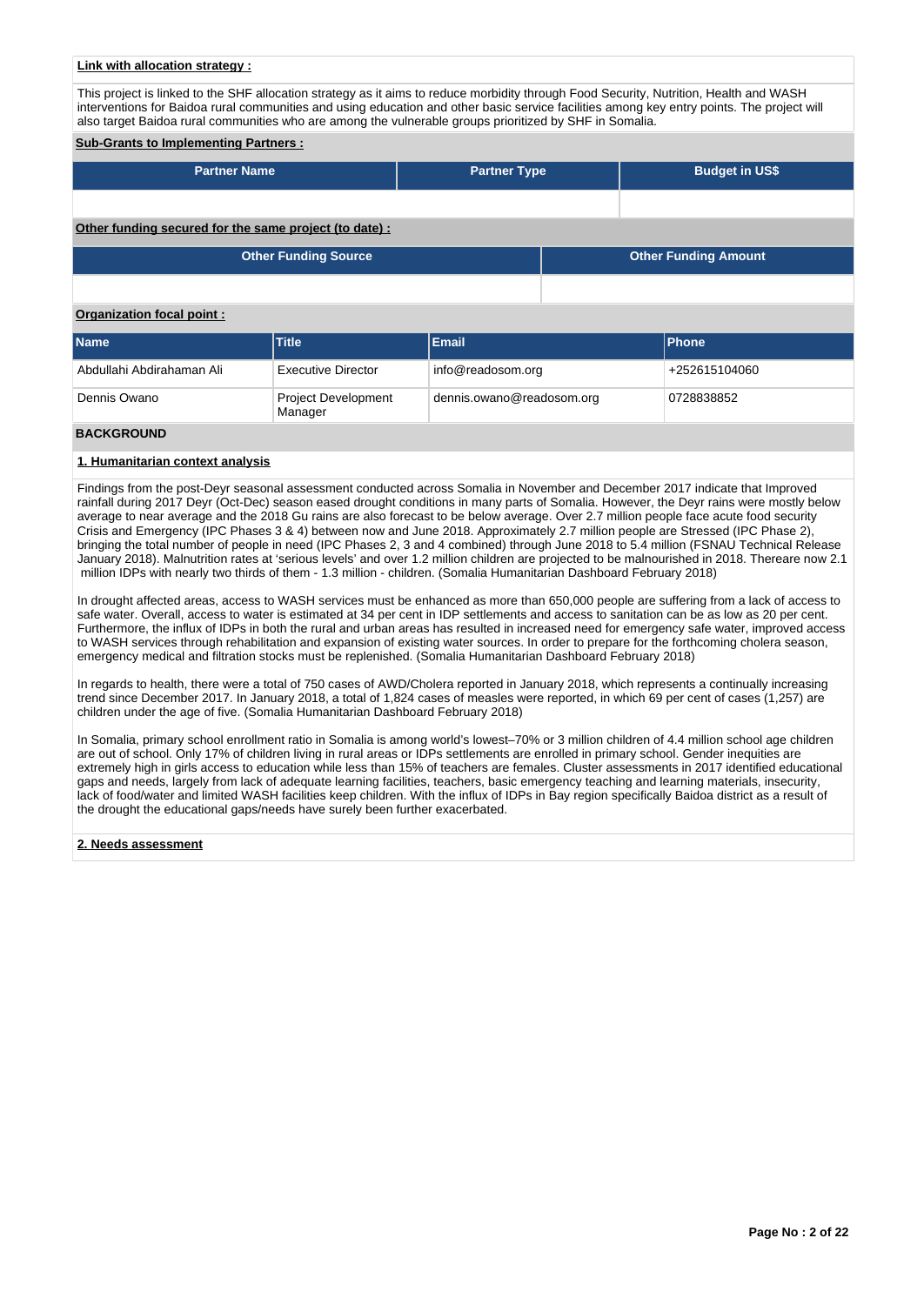Although, Improved rainfall during 2017 Gu and Deyr have eased drought conditions in many areas, rainfall amounts were near average to above average in most parts of Central and Southern Somalia. Climate forecasts from the International Research Institute for Climate and Society (IRI) at Columbia University indicate a 40 percent chance of below normal 2018 Gu rains in most parts of Somalia (50 % in parts of Bay and Bakool regions). As a result, pasture and water availability, crop cultivation, livestock reproduction, access to agricultural employment, and water and food prices are expected to be adversely impacted (FSNAU Technical Release January 2018)

Urgent treatment and nutrition support is needed for approximately 301 000 acutely malnourished children, including 48 000 who are severely malnourished in Somalia. In Baidoa, there has been an influx of IDPs as result of drought and as of 31st August 2017, 234,105 new IDPs had arrived since November 2016, surpassing the host community population in Baidoa town. This continues to exert pressure on service delivery and infrastructure in urban and peri-urban areas (DINA February 2018) Moreover, the Baidoa IDPs have critical levels of acute malnutrition (GAM of 15% and SAM of 3.5% - FSNAU Technical Release January 2018) In addition, only 29% reported attempting to access nutrition services in Bay region in the three months prior to the assessment (REACH Joint Multi Cluster Assessment Report October 2017). Baidoa has also been characterized with poor food consumption scores i.e. 39% poor and 25% borderline.

Overall in Somalia, access to sanitation can be as low as 20 per cent. According to REACH multi cluster assessment report, communal latrines were the most common type available to IDP households. This likely explains the high reporting of communal latrines in Bay (66%) among other regions. While the proportion of households reporting no latrine access in these areas was low (1% in Bay), a complementary IDP Settlement Profiles conducted by REACH in 2016 and 2017 have demonstrated a failure of communal latrines in IDP areas to meet minimum standards, particularly in terms of distance from dwellings, number of people per latrine, hygiene and cleanliness, and protection provisions. Relatedly, across all areas only 10% of communal latrines were reported as being gender segregated and 17% were suitable for the disabled, with little variation across displacement groups or urban/ rural households. Less than half of all households with access to communal latrines reported that communal toilets were hygienic (40%) or very hygienic (5%), with 55% reporting unhygienic conditions.

In January 2018, a total of 1,824 cases of measles were reported, in which 69 per cent of cases (1,257) are children under the age of five. 112 cases of this cases of measles were reported in Bay region in January 2018 (Somalia Humanitarian Dashboard February 2018). Bay Region also had a large proportion of households (50%) indicating that a member had experienced AWD in the month prior to the assessment. This is likely attributable to the higher rates in IDP settlements in Baidoa District.

As a result of the migration of IDPs into Baidoa has meant that a number of schools have reported increased enrolment, placing a further strain on already limited resources. 10 IDP settlements in the region have no schooling facilities and approx. 2,600 assessed children in Baidoa have no access to education. The number could be much higher given the increasing IDP population in Baidoa. The ongoing education response in Baidoa has, so far, supported 10,000 children with school supplies and access to safe drinking water. Access to clean water was identified as one of the major obstacles to ensuring that children remain in school. Urgent needs include temporary learning spaces, learning supplies, teacher supports, and the provision of safe drinking water and food (Somalia Humanitarian Dashboard, March 2018)

#### **3. Description Of Beneficiaries**

READO will target only the most vulnerable communities in the rural area's household from social groups boys girls, men, and women in rural Baidoa villages and in Baidoa town if necessary depending with the needs. READO proposes the following vulnerability criteria for the selection of beneficiaries

- Internally Displaced Families who have no livelihoods, income sources, or productive assets
- Households who have limited or no source of regular income i.e. no jobs or business income
- In addition, priority will be given to the following groups:
- Households with more than 6 children and acknowledged being poor
- Households comprised of disabled people
- Female-Headed Households

The project will specifically focus on the integration of services that are benefiting the above-mentioned beneficiaries through outreach basis to provide integrated life-saving multi-sector services for the most vulnerable rural communities affected by rapidly deepening drought conditions. READO team will be established, trained, equipped and deployed to the project sites to provide integrated emergency lifesaving multi sector services. The team will be composed of 3 medical doctor (team leader), 4 nurses, 4 Auxiliary Nurses and 3 community health worker (CHWs), 3 IYCF promoter, 4 Screeners, 4 registrar, 2 hygiene promoters and supported by three community volunteers and WASH committees who will be selected in each site to support community based work and mobilization. The beneficiaries will include AWD/cholera-affected cases, SAM children, pregnant and lactating women, elderly women and men and other drought affected vulnerable community members mainly from existing settlements in Baidoa rural. The project will address the target population with proper management of cholera cases and other sick patients, screening of children <5, identification of acutely malnourished children and early signs of acute malnutrition, admission and referral of acute malnutrition cases, IYCF promotion and education, outpatient consultations and referral of patients requiring further management in health facilities, provision of health education, IYCF promotion (infant and young child feeding), sanitation and hygiene promotion and adapted general sanitation measures, distribution of hygiene kits, standard IEC materials (Information Education and communication) and training staff, community volunteers, CHWs AND WASH committees as well as conduct community sensitization and targeted household and bucket water disinfection at water points and at CTCs.

#### **4. Grant Request Justification**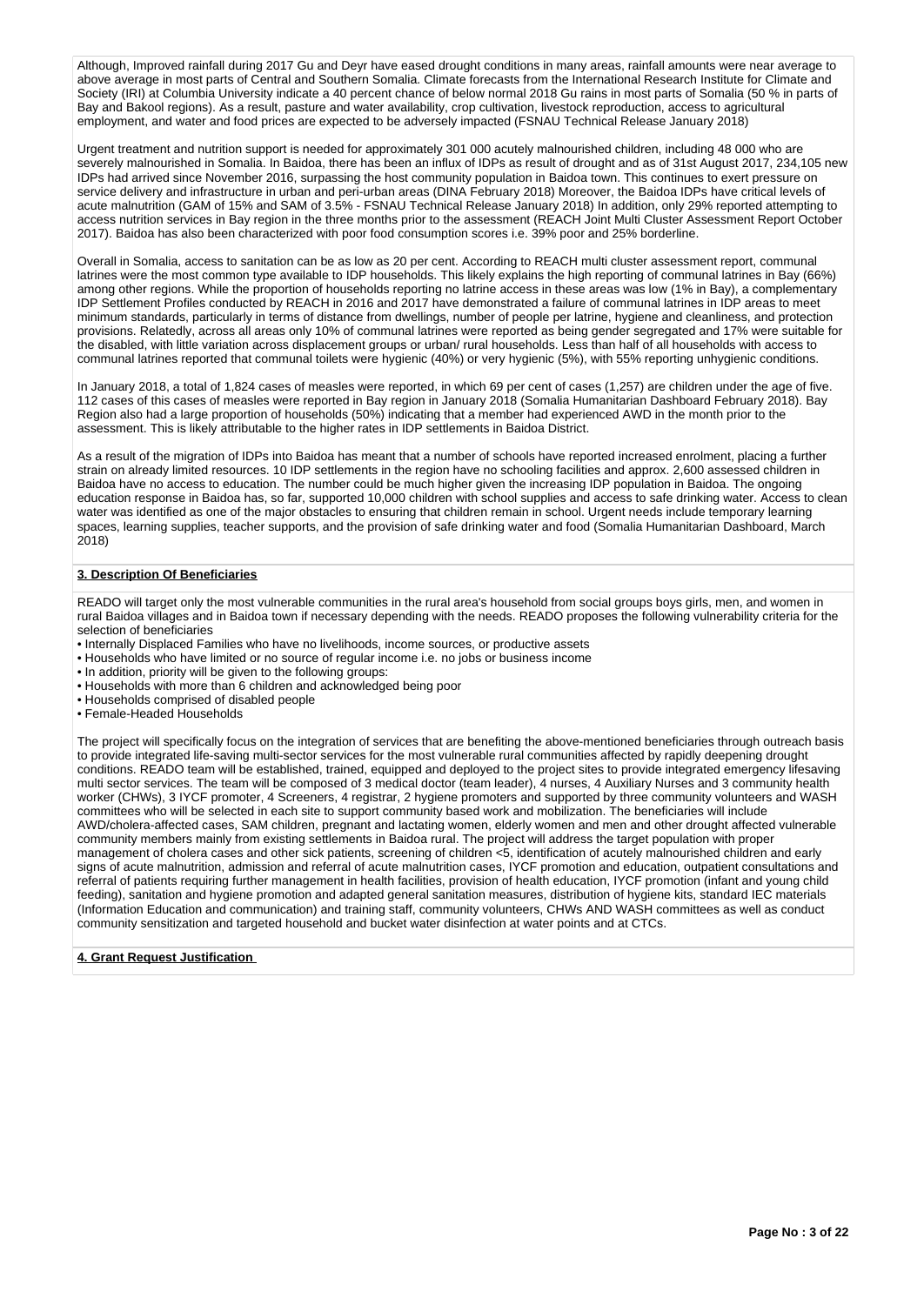Baidoa district in Bay region is one of the districts with the highest level of displacements, critical Global Acute Malnutrition (GAM) above 15 percent, lower than the national average access to water and sanitation and receiving high influx of IDPs. This is as a result of poor performance of Gu and Deyr 2017 rains, water and food scarcity, loss of assets, displacement and disease outbreaks continue to be reported in these regions. The Somali Health Cluster update in April and May 2017 indicate that a total of 528 AWD/ cholera cases and 1 deaths were recorded in Bay region in week 19 alone and that the trend of AWD/cholera has increased during this reporting period. The overall trend of the AWD/ cholera in Somalia is not slowing down and the outbreak is spreading to new villages and districts. More AWD/ cholera cases were recorded among displaced people due to drought living in rural areas and IDP camps in Baidoa, Banadir and other locations. The health cluster reported that the Cholera attack rate is highest in Bay region where almost 18 people per 1000 population have suffered from cholera which is above the projection of 1 person per 1000 population and the drivers of this epidemic is attributed to limited access to safe drinking water, sanitation facilities and poor sanitation among the IDP settlements in all the affected regions This coupled with a weak health system capacity and limited access to basic health, WASH and nutrition services, inaccessibility of most areas, further exacerbated the needs and compromise quality case management between the AWD/cholera and drought affected. rural communities s in Baidoa are among the most affected by the drought affected and displacement of the population and drier climatic conditions further deteriorate health, WASH and nutrition situation in rural areas and IDP settlements in Baidoa.

Limited learning spaces, limited teachers support, limited learning kits and CEC structures were identified as the education needs in Southwest State of Somalia (DINA February 2018). The ongoing education response by different actors in Baidoa has, so far, supported 10,000 children with school supplies and access to safe drinking water. However, the influx of IDPs Baidoa has consequently led to a number of schools reporting increased enrolment, placing a further strain on already limited resources. Access to clean water was identified as one of the major obstacles to ensuring that children remain in school. READO intends to mitigate this by providing safe clean water to children in schools so as to retain the children in schools.

The current target beneficiaries of this integrated multi sector project are mainly vulnerable rural communities in Baidoa district and partially IDPs in areas where there will be gaps. Through this integrated package READO provide proper case management of patients, referral, distribution of ORS and WASH supplies, social mobilization and training of community health workers and WASH committees. This will significantly address the prevailing gaps and ensure complementarity and provision of adequate access to life saving integrated health, nutrition, and WASH services. Hygiene kits and standard IEC materials will be distributed to AWD affected discharge patients and high-risk households, targeted approach and bucket water disinfection will have conducted especially focusing on 5 target wells and at CTCs as well as subsequent social mobilization and health education sessions will be conducted. In close consultation and coordination with a local authority, NGOs, religious leaders, and community elders, READO will establish WASH committees who will consist of 7 members (3 male and 4 female) to promote community understanding and acceptance of recommended WASH practices. In addition, this project is aligned with the Food Security, Health, WASH, and Nutrition and cluster strategic objectives for September 2017 to mid-2018.

#### **5. Complementarity**

In the last five years, READO has been intervening in WASH and Food Security programs in Baidoa, Bay region. Recently (December 2017- January 2018), READO's supported vulnerable IDPs in Baidoa with water trucking. Furthermore, READO rehabilitated two shallow wells in Baidoa. In addition, READO contributed to ensuring food access for the IDPs in Baidoa (2,150HHs) through food voucher distribution targeting for 20 IDP camps in Baidoa for a period of 3 months (November 2017 – January 2018) funded by IOM/AFDB. This cushioned the most vulnerable from climatic shocks allowing them to bounce back and have access to food during this bleak season. READO proposes to consolidate on its gains by distributing food vouchers and ensuring access to safe and clean water to the most vulnerable population in Baidoa especially IDPs. READO is also an active member of the Somalia Food Security Cluster and Regional WASH cluster in Somalia and will request for the WASH supply hub to support on acquiring hygiene kits.

Moreover, in regards to Health, WASH and Nutrition, READO has been collaborating with MOH, Clusters of Health and Nutrition and Regional Health cluster and RH Working Groups for Bay and Bakool regions since 2012. These project target locations include Geldheere, Lowiley Munaawir Laan Buule and Awdinle among other areas in need. Moreover, READO will manage 2 MCHs in Awdiinle and Lowiley and 2 outreach health teams 4 OTP sites outside of Baidoa, in partnership MoH, UNICEF and WHO for health technical support. READO is also cooperating with MoH SWSS and MoH SFG in continuous information sharing, coordination of health and RH partners' activities in Bay and Bakool regions as well as timely provision of humanitarian health, nutrition, education and WASH services for the vulnerable populations in Bay region. In collaboration with the local community and MoH SWSS and MoH SFG, READO MCHs of Awdiinle, and other OTP and outreach READO is also an active member of the regional nutrition cluster, health cluster, WASH, education cluster and protection cluster and participates other coordination meetings and activities to promote continuous information sharing, collaboration and enhance coordination and avoid duplication and overlapping. In addition, will coordinate with MoH, UNICEF and MCHs. In this regard READO will receive medical and nutrition supplies from UNICEF, WHO and the MoH SWS. READO is an active member of Nutrition, Health and WASH clusters, and will obtain the essential nutrition and health supplies upon requesting the Nutrition cluster and Health clusters (UNICEF and WHO),

#### **LOGICAL FRAMEWORK**

#### **Overall project objective**

To improve the living conditions of 21,144 drought affected communities through provision of multi-sectoral assistance of Food Security, WASH, Health, Nutrition and Educational facilities of the drought affected communities in Baidoa district rural areas.

| Food Security                                                                                                                                                                                                                             |                                                                                                                                                                                                     |                                 |  |  |  |  |
|-------------------------------------------------------------------------------------------------------------------------------------------------------------------------------------------------------------------------------------------|-----------------------------------------------------------------------------------------------------------------------------------------------------------------------------------------------------|---------------------------------|--|--|--|--|
| <b>Cluster objectives</b>                                                                                                                                                                                                                 | Strategic Response Plan (SRP) objectives                                                                                                                                                            | <b>Percentage of activities</b> |  |  |  |  |
| Improve households' immediate access to<br>food through provision of conditional and<br>unconditional assistance depending on the<br>severity of food insecurity phases,<br>vulnerability and seasonality of the<br>livelihoods (IPC 3-4) | 2018-SO1: Provide life-saving and life-<br>sustaining integrated multi-sectoral<br>assistance to reduce acute humanitarian<br>needs and reduce excess mortality among<br>the most vulnerable people | 100                             |  |  |  |  |

**Contribution to Cluster/Sector Objectives :** This project will be achieve cluster strategic objective namely "Improve household immediate access to food through provision of unconditional transfer depending on the severity of food insecurity as per IPC classification, vulnerability and seasonality of the livelihoods". This will be done through the distribution of unconditional food vouchers to the most vulnerable rural communities in Baidoa

#### **Outcome 1**

Improved household immediate access to food for rural HHs

**Output 1.1**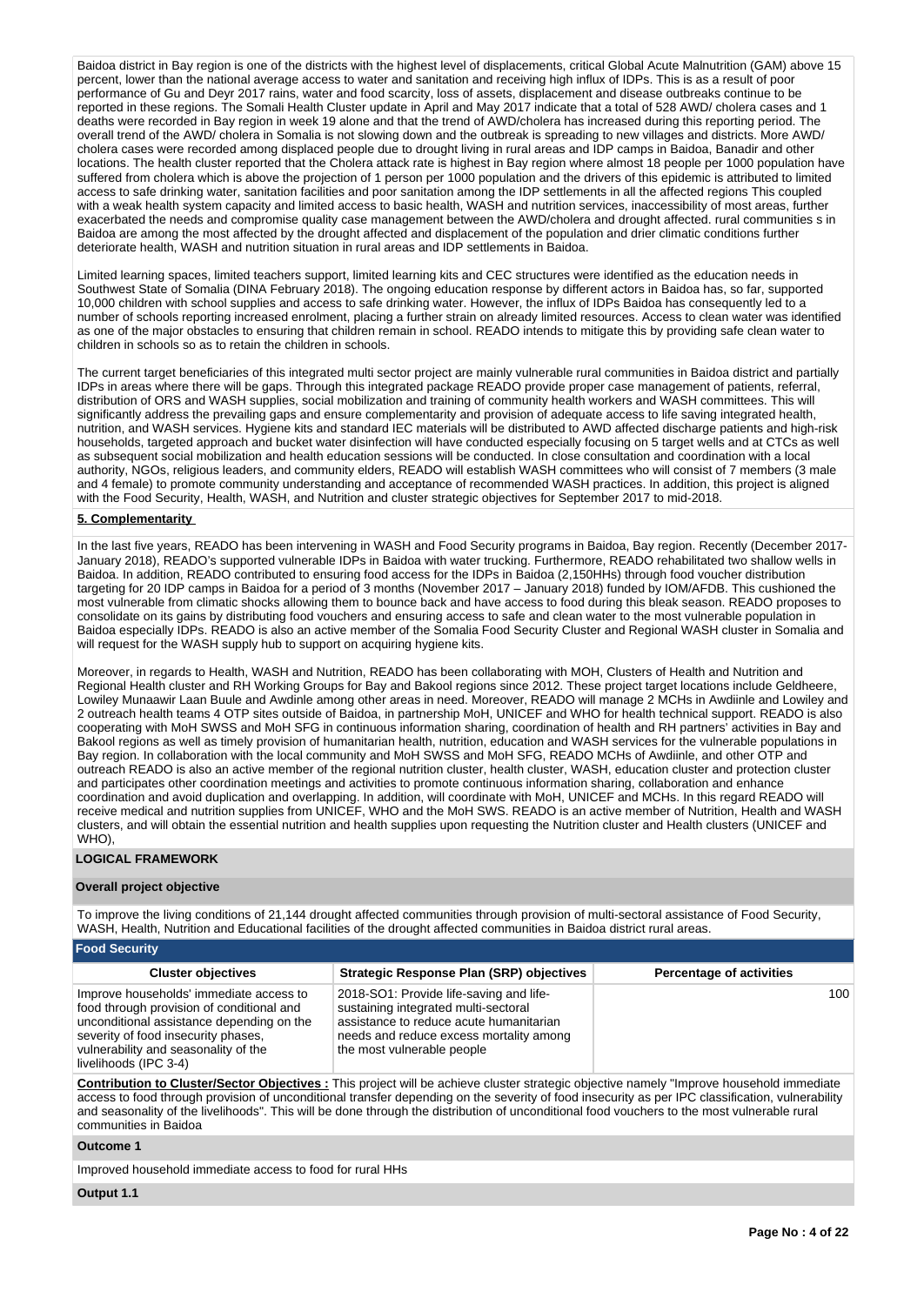#### **Description**

Distribution of food vouchers to 1100 HHs in Baidoa rural for three monthly cycles

#### **Assumptions & Risks**

As a result of a relatively stable security access to proposed areas remains possible

- Local ownership and acceptance of the project
- Participation of communities (women men children) and local authorities is secured
- Clan conflicts/militia group activities do not escalate and interfere with the implementation of the project

#### Risks

- Security risks : if insecurity worsens in its area of intervention and staff are unable to access communities to implement activities READO will quickly get in touch with SHF to determine the best way forward if it means relocating to another area.

- Fraudulent activities: Diversion of funds to unintended entities (militias, local authorities, NGO staff etc). To mitigate against fraud and diversion of resources, READO will create sufficient awareness with local authorities and other involved parties that resources cannot be subjected to any taxation. READO will also have a strong Complaints Response Mechanism (CRM) where the beneficiaries can highlight these issues.

- Conflict over resources: Disagreement in resource sharing across beneficiaries/suppliers etc; READO will aim to mediate any such dispute through Camp Committees and with local authorities at field level.

#### **Indicators**

|                                                                                                  |                      |                                                                                                  |            | End cycle beneficiaries |                   |  | End<br>cycle  |
|--------------------------------------------------------------------------------------------------|----------------------|--------------------------------------------------------------------------------------------------|------------|-------------------------|-------------------|--|---------------|
| Code                                                                                             | <b>Cluster</b>       | <b>Indicator</b>                                                                                 | <b>Men</b> | Women                   | <b>Boys Girls</b> |  | <b>Target</b> |
| Indicator 1.1.1                                                                                  | <b>Food Security</b> | Number of people in crisis and IDPs receiving<br>unconditional support to improve access to food |            |                         |                   |  | 6.600         |
| <b>Means of Verification:</b> Reception sheets, PDMs, program reports, Onsite Monitoring Reports |                      |                                                                                                  |            |                         |                   |  |               |
| Indicator 1.1.2                                                                                  | Food Security        | The total amount of cash transferred to the<br>economy (USD)                                     |            |                         |                   |  | 188.100       |
| <b>Means of Verification:</b> Reception sheets, PDM, Progress reports, Final report              |                      |                                                                                                  |            |                         |                   |  |               |
|                                                                                                  |                      |                                                                                                  |            |                         |                   |  |               |

#### **Activities**

#### **Activity 1.1.1**

#### **Standard Activity : Food distribution**

#### Beneficiary selection

Beneficiary selection, READO will first mobilize and sensitize the local authorities/elders on the project objectives. Beneficiary's selection and will be followed by beneficiary selection based on the identified gaps in the community and READO beneficiary selection criteria. READO will target only the most vulnerable rural community household from social groups boys girls, men, and women. READO will propose the following vulnerability criteria for the selection of beneficiaries

• Internally Displaced Families who have no livelihoods, income sources, or productive assets

• Households who have limited or no source of regular income i.e. no jobs or business income

• In addition, priority will be given to the following groups:

- Households with more than 6 children and acknowledged being poor
- Households comprised of disabled people

• Female-Headed Households

After beneficiary selection, READO will distribute food vouchers of token cards to 1,100 households over a period of 3 monthly cycles. The food voucher beneficiaries will be selected based on READO beneficiary selection criteria mentioned in the other sections above. The food voucher will be valued at 100% of the food MEB as per the guidelines of the Somalia Cash Working Group and the Food Security Cluster. From previous interventions, READO has established that food vouchers are effective in improving access to food.

**Additional Targets :** READO will mainly target Baidoa rural communities and IDPs (where there are gaps) READO will coordinate with all the Food Security, Nutrition, WASH, Education and Health clusters to find out who is doing what where to avoid duplication of activities. This will also involve READO bilaterally reach out to different actors on the ground to get specific details to avoid any overlap of activities. In addition, READO will ensure 4W reporting of the activities to the relevant clusters.

# **Water, Sanitation and Hygiene**

| <b>Cluster objectives</b>                                                        | Strategic Response Plan (SRP) objectives                                                                                                                                                            | <b>Percentage of activities</b> |
|----------------------------------------------------------------------------------|-----------------------------------------------------------------------------------------------------------------------------------------------------------------------------------------------------|---------------------------------|
| Provide access to safe water, sanitation and<br>hygiene for people in emergency. | 2018-SO1: Provide life-saving and life-<br>sustaining integrated multi-sectoral<br>assistance to reduce acute humanitarian<br>needs and reduce excess mortality among<br>the most vulnerable people | 100                             |

**Contribution to Cluster/Sector Objectives :** This project contributes significantly to strategic cluster objective namely "Provide access to safe water, sanitation, and hygiene for people in an emergency This will be achieved through rehabilitation latrines, hygiene promotion, and distribution of hygiene kits in education facilities in Baidoa rural settlements.

#### **Outcome 1**

Improved access to safe drinking water and sanitation facilities and promote appropriate hygiene practices for 1100 HHs of drought affected rural communities to reduce incidences of acute malnutrition and prevent and reduce AWD morbidity and mortality as well as promote healthy life styles and child survival among the community.

#### **Output 1.1**

#### **Description**

1,100 HHs men and women of drought, conflict, measles and AWD affected vulnerable people who are mainly in Baidoa rural will have access to safe drinking water and sanitation facilities through distribution of hygiene kits, bucket water disinfection at water points and set up of gender sensitive latrines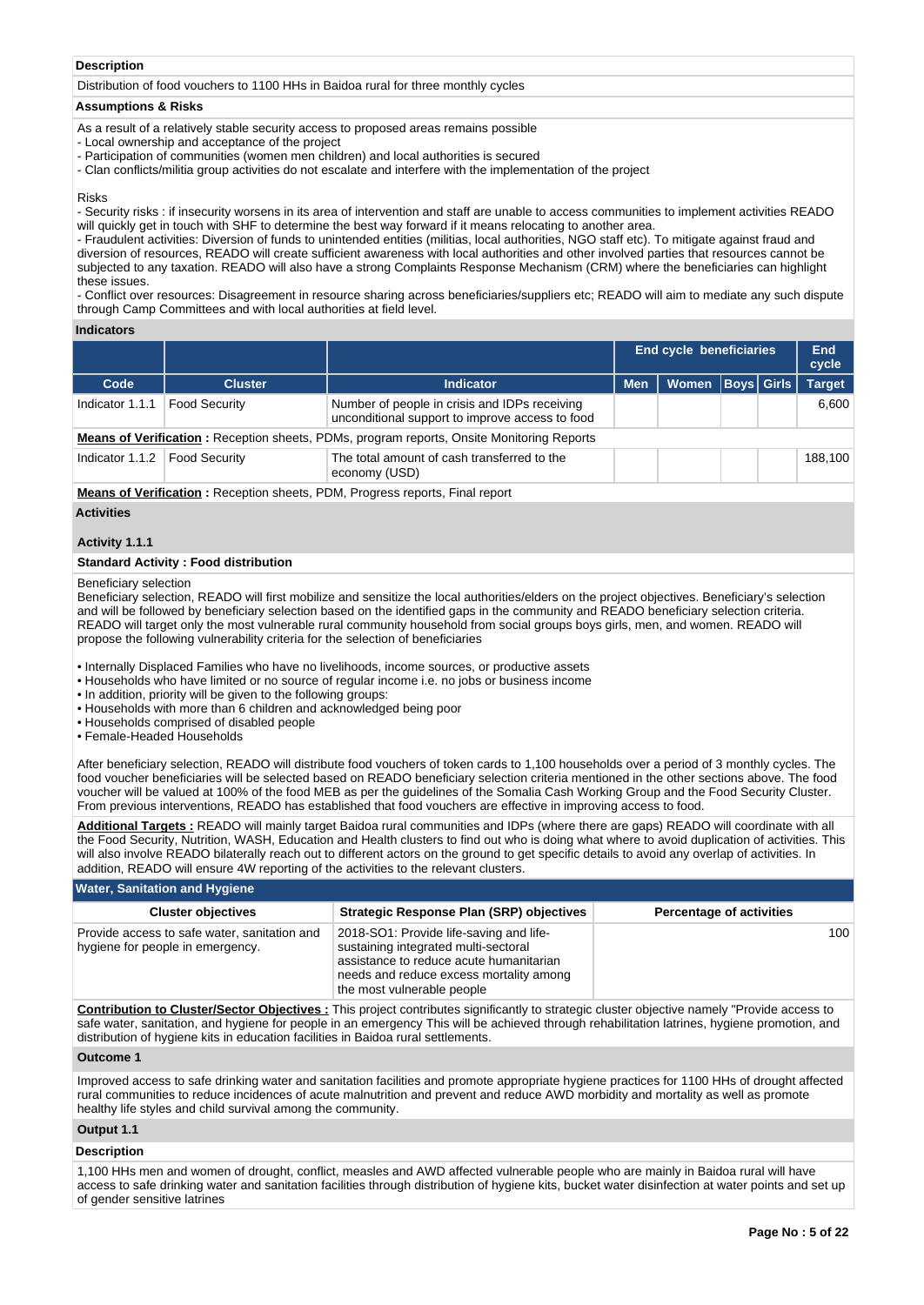#### **Assumptions & Risks**

| <b>Indicators</b>                                                |                                                                        |                                                                           |            |                                |                   |  |                     |
|------------------------------------------------------------------|------------------------------------------------------------------------|---------------------------------------------------------------------------|------------|--------------------------------|-------------------|--|---------------------|
|                                                                  |                                                                        |                                                                           |            | <b>End cycle beneficiaries</b> |                   |  | <b>End</b><br>cycle |
| Code                                                             | <b>Cluster</b>                                                         | <b>Indicator</b>                                                          | <b>Men</b> | <b>Women</b>                   | <b>Boys</b> Girls |  | <b>Target</b>       |
| Indicator 1.1.1                                                  | Water, Sanitation and<br>Hygiene                                       | Number of people assisted with access to<br>sustainable sanitation        |            |                                |                   |  | 3,000               |
|                                                                  | <b>Means of Verification:</b> Program reports, GPS photos              |                                                                           |            |                                |                   |  |                     |
| Indicator 1.1.2                                                  | Water, Sanitation and<br>Hygiene                                       | Number of people who have participated in<br>hygiene promotion activities |            |                                |                   |  | 6,600               |
|                                                                  | <b>Means of Verification:</b> Attendance sheets, Program reports       |                                                                           |            |                                |                   |  |                     |
| Indicator 1.1.3                                                  | Water, Sanitation and<br>Hygiene                                       | Number of people who have received hygiene kits                           |            |                                |                   |  | 6,600               |
|                                                                  | <b>Means of Verification:</b> Reception sheets, PDMs, Program reports, |                                                                           |            |                                |                   |  |                     |
| Indicator 1.1.4                                                  | Water, Sanitation and<br>Hygiene                                       | Number of person per toilet                                               |            |                                |                   |  | 20                  |
| <b>Means of Verification:</b> Program reports, GPS photos,       |                                                                        |                                                                           |            |                                |                   |  |                     |
| Indicator 1.1.5                                                  | Water, Sanitation and<br>Hygiene                                       | Number of latrines constructed/rehabilitated                              |            |                                |                   |  | 150                 |
| <b>Means of Verification:</b> Progress and Final Reports, Photos |                                                                        |                                                                           |            |                                |                   |  |                     |

#### **Activities**

#### **Activity 1.1.1**

#### **Standard Activity : Latrine construction or rehabilitation**

READO will construct 150 VIP gender sensitive latrines including hand washing in priority settings in Baidoa rural and in town (depending with the gaps in Baidoa town) benefiting 3000 people (20 persons per toilet as per the SHERE standards) vulnerable male and female rural communities with equal access to sanitation facilities. Latrines in educational facilities will be prioritized. READO proposes to construct Ventilated Improved pit latrines (VIP). Based on READO assessment in Baidoa, a firm formation is reachable at about 0.6 m below ground level. The substructure, therefore, will involve construction of rubble stone or concrete blocks foundation (300 or 200 mm thick, 600 mm deep), then a reinforced concrete slab at at-least 300 mm above ground level. The superstructure will be constructed using Galvanised Corrugated Iron (GCI) sheets, local poles, timber and GCI sheets roofing. Construction will adhere to VIP latrine principles to eliminate smell and breeding of flies. i.e leaving a ventilation space at the top or bottom for cold air entry into the pit and exit through the vent pipes aided by wind flow, reduction of opening to minimize light and entry of flies. For sustainability, READO will ensure building concrete walls and solid doors. The size of the pit will also need to be carefully calculated to ensure the sustainable lifespan of the vault. This will ensure the durability, the improved privacy, it is easier to desludge, therefore a longer lifespan.

#### **Activity 1.1.2**

#### **Standard Activity : Community Hygiene promotion**

Hygiene promotion will be conducted to 1,100HHs. READO will train hygiene promoters who will in turn train the rest of the community in groups on topics like hand-washing practices, Household water treatment and storage etc.

#### **Activity 1.1.3**

#### **Standard Activity : Hygiene kit distribution (complete kits of hygiene items)**

READO will timely distribute hygiene promotion kits and standard IEC materials to AWD affected discharge patients and high-risk households to contain the spread of AWD in rural Baidoa region. The hygiene kits will be obtained upon request from the WASH supply hub in Baidoa. This hygiene kits will include 2x Non-collapsible jerry cans (20L); 3 x pieces of soap; 3mth supply of aquatabs for the target of 1,100 HHs. The hygiene distribution will also target educational facilities. As mentioned in Activity 1.1.2, READO will ensure that all women, men, and children have access to information and training on the safe use of hygiene items that are unfamiliar to them. Two weeks after the distribution, READO will carry out post-distribution monitoring to assess the use of and beneficiary satisfaction with distributed hygiene items.

#### **Activity 1.1.4**

#### **Standard Activity : Hand washing facilities construction**

READO will construct Hand-washing facilities been provided at every latrines constructed.

**Additional Targets :** READO will mainly target Baidoa rural communities and IDPs in rural areas (depending with the gaps). The same beneficiaries targeted with food vouchers will be the same beneficiaries receiving hygiene promotion. READO will coordinate with all the Food Security, Nutrition, WASH, Education and Health clusters to find out who is doing what where to avoid duplication of activities. This will also involve READO bilaterally reach out to different actors on the ground to get specific details to avoid any overlap of activities. In addition, READO will ensure 4W reporting of the activities to the relevant clusters.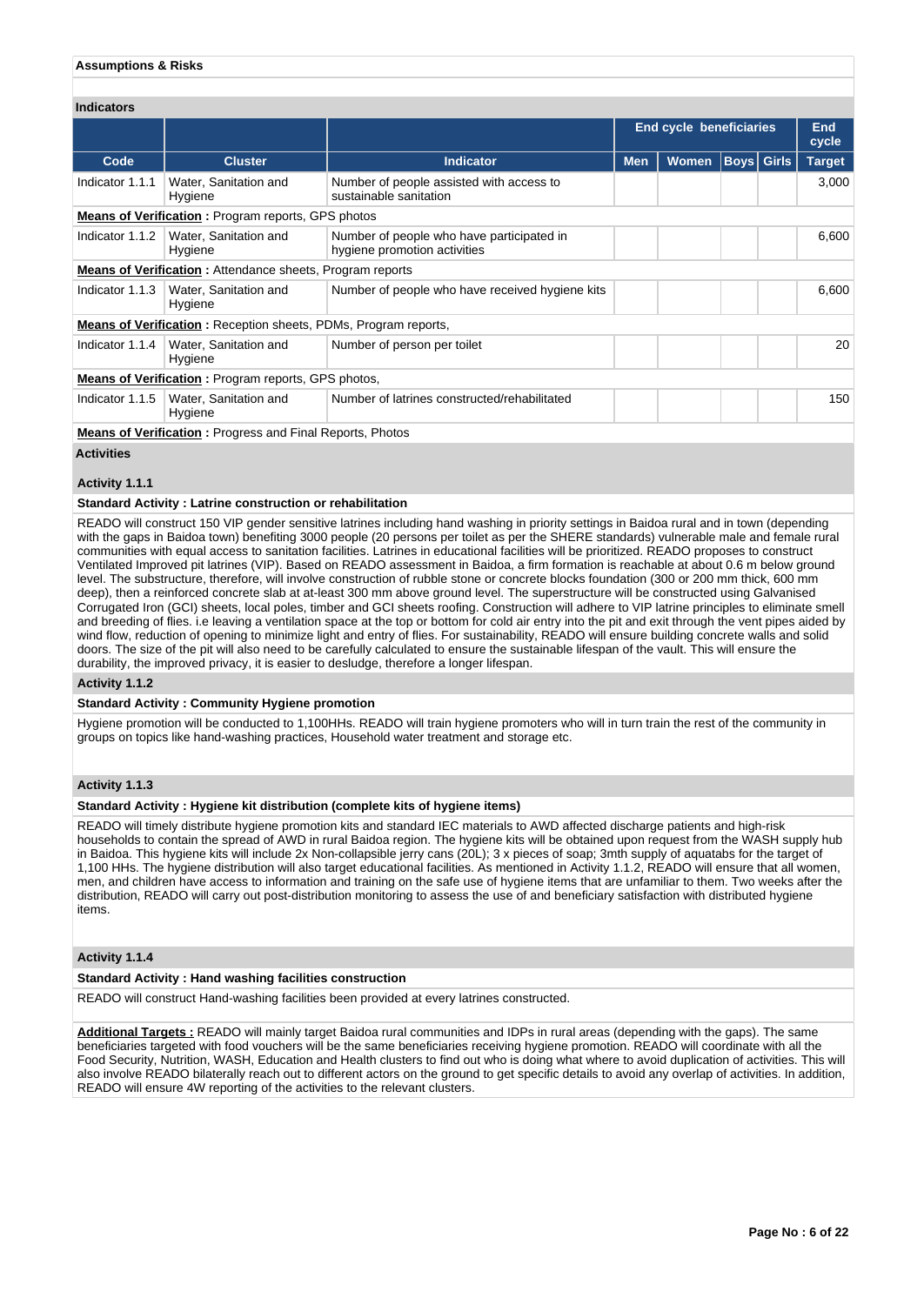| <b>Nutrition</b>                                                                                                                                                                                                                               |                                                                                                                                                                                                     |                                 |
|------------------------------------------------------------------------------------------------------------------------------------------------------------------------------------------------------------------------------------------------|-----------------------------------------------------------------------------------------------------------------------------------------------------------------------------------------------------|---------------------------------|
| <b>Cluster objectives</b>                                                                                                                                                                                                                      | <b>Strategic Response Plan (SRP) objectives</b>                                                                                                                                                     | <b>Percentage of activities</b> |
| Strengthen life-saving preventive nutrition<br>services for vulnerable population groups<br>focusing on appropriate infant and young<br>child feeding practices in emergency,<br>micronutrient interventions and optimal<br>maternal nutrition | 2018-SO1: Provide life-saving and life-<br>sustaining integrated multi-sectoral<br>assistance to reduce acute humanitarian<br>needs and reduce excess mortality among<br>the most vulnerable people | 100                             |
|                                                                                                                                                                                                                                                | <b>Contribution to Cluster/Sector Objectives:</b> This project is significantly contributing to the strategic sector objectives namely "Strengthen                                                  |                                 |

lifesaving preventive nutrition services for vulnerable population groups focusing on appropriate infant and young child feeding practices in an emergency, micronutrient interventions and optimal maternal nutrition." This will be achieved through 2,000 SAM children <5 years who will be identified through screening and admitted to OTP sites and 1 SC center; as well as 3,000 PLWs (pregnant and lactating women) who will benefit with de-worming, vitamin A supplementation and micro-nutrient support; Infant and young child feeding promotion (IYCF) covering the targeted locations. This cluster objective will be implemented by READO in coordination with other partners working in other nutrition partners to avoid duplication

#### **Outcome 1**

Acute malnourished children under 5 years and pregnant and lactating women affected by drought, conflict, AWD and measles with improved and access to emergency life saving essential nutrition facilities through integrated multi sector project activities of the project

#### **Output 1.1**

#### **Description**

2,000 SAM children <5 years will be identified through screening and admitted to OTP sites and 1 SC center as well as 3000 PLWs (pregnant and lactating women) who will benefit with de-worming, vitamin A supplementation and micro-nutrient support.

#### **Assumptions & Risks**

Assumptions:

- As a result of a relatively stable security access to proposed areas remains possible
- Local ownership and acceptance of the project
- Participation of communities (women men children) and local authorities is secured
- Clan conflicts/militia group activities do not escalate and interfere with the implementation of the project

#### Risks

- Security risks: if insecurity worsens in its area of intervention and staff are unable to access communities to implement activities READO will quickly get in touch with SHF to determine the best way forward if it means relocating to another area.

- Fraudulent activities: Diversion of funds to unintended entities (militias, local authorities, NGO staff etc). To mitigate against fraud and diversion of resources, READO will create sufficient awareness with local authorities and other involved parties that resources cannot be subjected to any taxation. READO will also have a strong Complaints Response Mechanism (CRM) where the beneficiaries can highlight these issues.

- Conflict over resources: Disagreement in resource sharing across beneficiaries/suppliers etc; READO will aim to mediate any such dispute through Camp Committees and with local authorities at field level.

#### **Indicators**

|                                                                             |                                                                             |                                                                                                                  | <b>End cycle beneficiaries</b> |              | <b>End</b><br>cycle |             |               |
|-----------------------------------------------------------------------------|-----------------------------------------------------------------------------|------------------------------------------------------------------------------------------------------------------|--------------------------------|--------------|---------------------|-------------|---------------|
| Code                                                                        | <b>Cluster</b>                                                              | <b>Indicator</b>                                                                                                 | <b>Men</b>                     | <b>Women</b> |                     | Boys  Girls | <b>Target</b> |
| Indicator 1.1.1                                                             | Nutrition                                                                   | Number of children (6-59 months) and pregnant<br>and lactating women admitted in treatment<br>programmes         |                                |              |                     |             | 2,000         |
|                                                                             |                                                                             | <b>Means of Verification:</b> Monthly HMIS, Reports Progress report Final Report                                 |                                |              |                     |             |               |
| Indicator 1.1.2                                                             | Nutrition                                                                   | Proportion of boys and girls 6 to 59 month<br>receiving bi-annual vitamin A supplementation<br>through campaigns |                                |              |                     |             | 2,000         |
|                                                                             |                                                                             | <b>Means of Verification:</b> Monthly HMIS reports Progress report Final Report                                  |                                |              |                     |             |               |
| Indicator 1.1.3                                                             | Nutrition                                                                   | Number of PLW receiving multiple micronutrients                                                                  |                                |              |                     |             | 3,000         |
|                                                                             |                                                                             | <b>Means of Verification:</b> Monthly HMIS reports Progress report Final Report                                  |                                |              |                     |             |               |
| Indicator 1.1.4                                                             | Nutrition                                                                   | Number of IYCF promotion sessions held                                                                           |                                |              |                     |             | 4             |
|                                                                             | <b>Means of Verification:</b> Attendance sheets, progress and final reports |                                                                                                                  |                                |              |                     |             |               |
| Indicator 1.1.5                                                             | Nutrition                                                                   | Number of individuals (male and female)<br>attending IYCF(E) awareness sessions                                  |                                |              |                     |             | 1,000         |
| <b>Means of Verification:</b> Attendance sheets, progress and final reports |                                                                             |                                                                                                                  |                                |              |                     |             |               |
| <b>Activities</b><br>Activity 1.1.1                                         |                                                                             |                                                                                                                  |                                |              |                     |             |               |

#### **Standard Activity : Treatment of severe acute malnutrition in children 0-59months**

Standard Activity: Treatment of severe acute malnutrition in children 0-59months

1.1. READO will screen all children <5 years, identify 2,000 SAM cases and admit to OTP sites (Outpatient therapeutic program) and SC (stabilization center) . This activity will be implemented in. Geldheere Lowiley Munaawir Laan Buule and Awdinle among other areas with needs and gaps. UNICEF and MOH-SWS will support for the nutrition supplies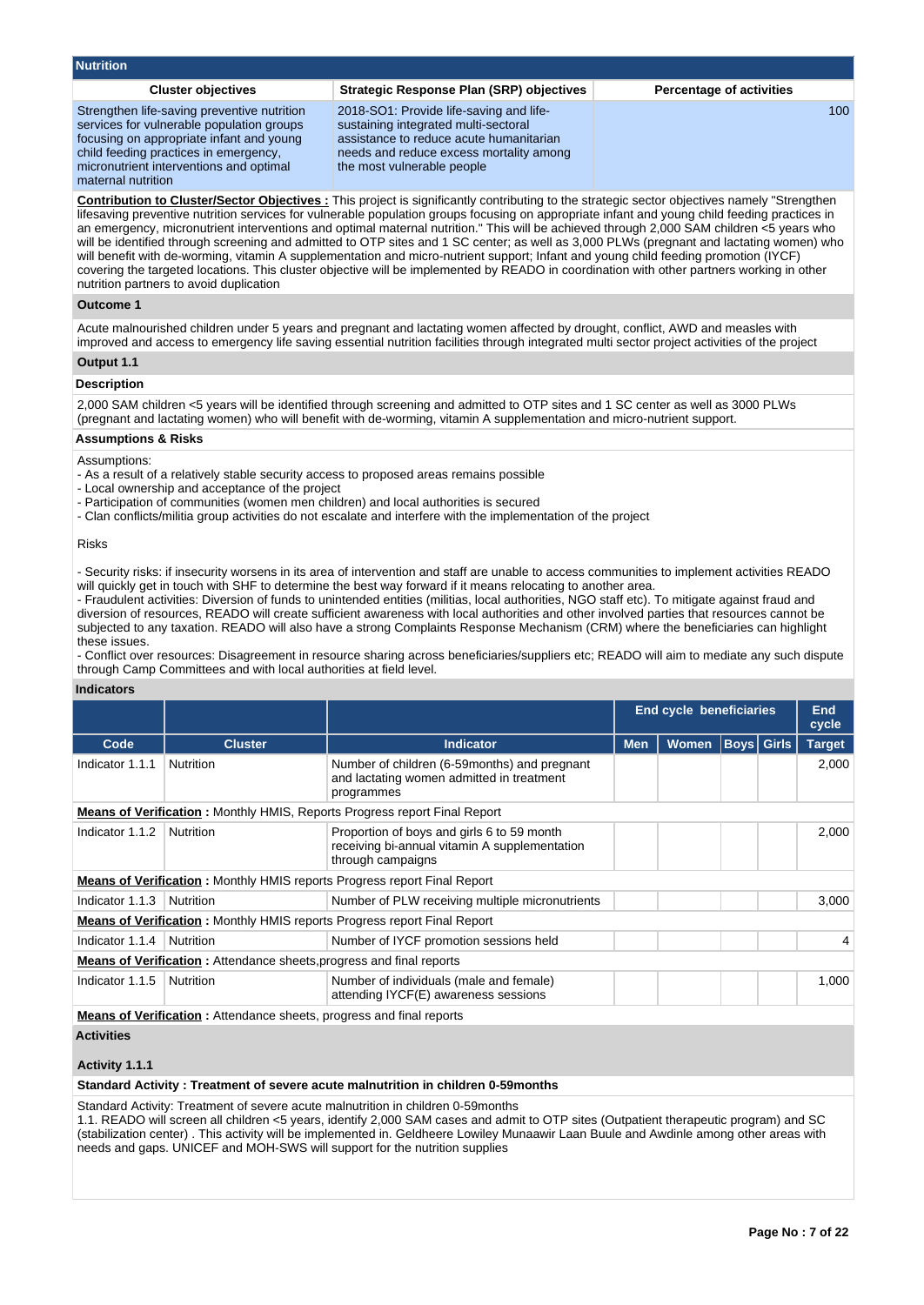#### **Activity 1.1.2**

#### **Standard Activity : Multiple micronutrient suplementation for children 6-24months**

Standard Activity: Multiple micronutrient supplementation for children 6-24 months

1.2. READO will provide vitamin A supplementation and de-worming to children under 5 years. This activity will be implemented in Geldheere Lowiley Munaawir Laan Buule and Awdinle among other areas with needs and gaps. UNICEF and MOH-SWS will support for the nutrition supplies

#### **Activity 1.1.3**

**Standard Activity : Multiple micronutrients supplementation for pregnant and lactating women**

Standard Activity: Multiple micronutrients supplementation for pregnant and lactating women 1.3. According to UNICEF and WHO standard guidelines, READO will provide multi micronutrient supplementation, de-worming and vitamin A supplementation to PLWs. This activity will be implemented in , Geldheere Lowiley Munaawir Laan Buule and Awdinle among other areas with needs and gaps. UNICEF and MOH-SWS will support for the required nutrition supplies

#### **Activity 1.1.4**

#### **Standard Activity : Infant and young child feeding promotion**

READO will hold IYCF promotion sessions in Baidoa rural areas (Geldheere Lowiley Munaawir Laan Buule and Awdinle among other areas with needs) project will senstize the community mainly targeting 1000 pregnant and lactating mothers on the IYCF importance. READO will work with the Ministry of Health coordinate the activities in the respective areas

**Additional Targets :** READO will mainly target Baidoa rural communities and IDPs in rural areas. The above activities will be implemented in Geldheere Lowiley Munaawir Laan Buule and Awdinle among other areas with needs and gaps.

READO will coordinate with all the Food Security, Nutrition, WASH, Education and Health clusters to find out who is doing what where to avoid duplication of activities. This will also involve READO bilaterally reach out to different actors on the ground to get specific details to avoid any overlap of activities. In addition, READO will ensure 4W reporting of the activities to the relevant clusters

| <b>Health</b>                                                                                                                                                 |                                                                                                                                                                                                     |                                 |  |  |  |  |  |
|---------------------------------------------------------------------------------------------------------------------------------------------------------------|-----------------------------------------------------------------------------------------------------------------------------------------------------------------------------------------------------|---------------------------------|--|--|--|--|--|
| <b>Cluster objectives</b>                                                                                                                                     | <b>Strategic Response Plan (SRP) objectives</b>                                                                                                                                                     | <b>Percentage of activities</b> |  |  |  |  |  |
| Improve access to essential life saving health<br>services for crisis affected and host<br>populations aimed at reducing avoidable<br>morbidity and mortality | 2018-SO1: Provide life-saving and life-<br>sustaining integrated multi-sectoral<br>assistance to reduce acute humanitarian<br>needs and reduce excess mortality among<br>the most vulnerable people | 100                             |  |  |  |  |  |

**Contribution to Cluster/Sector Objectives :** This project will significantly contribute to the cluster objective namely "Improved access to essential life-saving health services (quality primary and secondary healthcare) for crisis-affected populations aimed at reducing avoidable morbidity and mortality". This will be achieved through Improved access to emergency life saving essential primary health facilities and timely response to disease outbreaks and other treatment such as AWD/cholera and measles among the drought, conflict and AWD and measles affected vulnerable communities in Baidoa rural. This cluster objective will be implemented by READO in coordination with other nutrition partners to avoid duplication

**Outcome 1**

Improved access to emergency life saving essential primary health facilities and timely response to disease outbreaks and other treatment such as AWD/cholera and measles among the drought, conflict and AWD and measles affected vulnerable communities and IDPs in Baidoa

# **Output 1.1**

**Description**

5000 people of the drought-affected community who include 2000 children <5 and 3000 women will benefit with adequate access to daily consultations, proper case management, and referrals in Baidoa rural

#### **Assumptions & Risks**

#### Assumptions:

- As a result of a relatively stable security access to proposed areas remains possible

- Local ownership and acceptance of the project

- Participation of communities (women men children) and local authorities is secured
- Clan conflicts/militia group activities do not escalate and interfere with the implementation of the project

#### Risks

- Security risks : if insecurity worsens in its area of intervention and staff are unable to access communities to implement activities READO will quickly get in touch with SHF to determine the best way forward if it means relocating to another area.

- Fraudulent activities: Diversion of funds to unintended entities (militias, local authorities, NGO staff etc). To mitigate against fraud and diversion of resources, READO will create sufficient awareness with local authorities and other involved parties that resources cannot be subjected to any taxation. READO will also have a strong Complaints Response Mechanism (CRM) where the beneficiaries can highlight these issues.

- Conflict over resources: Disagreement in resource sharing across beneficiaries/suppliers etc; READO will aim to mediate any such dispute through Camp Committees and with local authorities at field level.

#### **Indicators**

|                 |                |                                                                                                                                                                                                                                   | <b>End cycle beneficiaries</b> | <b>End</b><br>cycle           |  |       |
|-----------------|----------------|-----------------------------------------------------------------------------------------------------------------------------------------------------------------------------------------------------------------------------------|--------------------------------|-------------------------------|--|-------|
| Code            | <b>Cluster</b> | Indicator                                                                                                                                                                                                                         | <b>Men</b>                     | Women   Boys   Girls   Target |  |       |
| Indicator 1.1.1 | Health         | Number of consultations per clinician per day by<br>Health facility                                                                                                                                                               |                                |                               |  | 5.000 |
|                 |                | $\mathbf{B}$ , and the state of the state of the state of the state of the state of the state of the state of the state of the state of the state of the state of the state of the state of the state of the state of the state o |                                |                               |  |       |

**Means of Verification :** Monthly HMIS report Progress report Final project report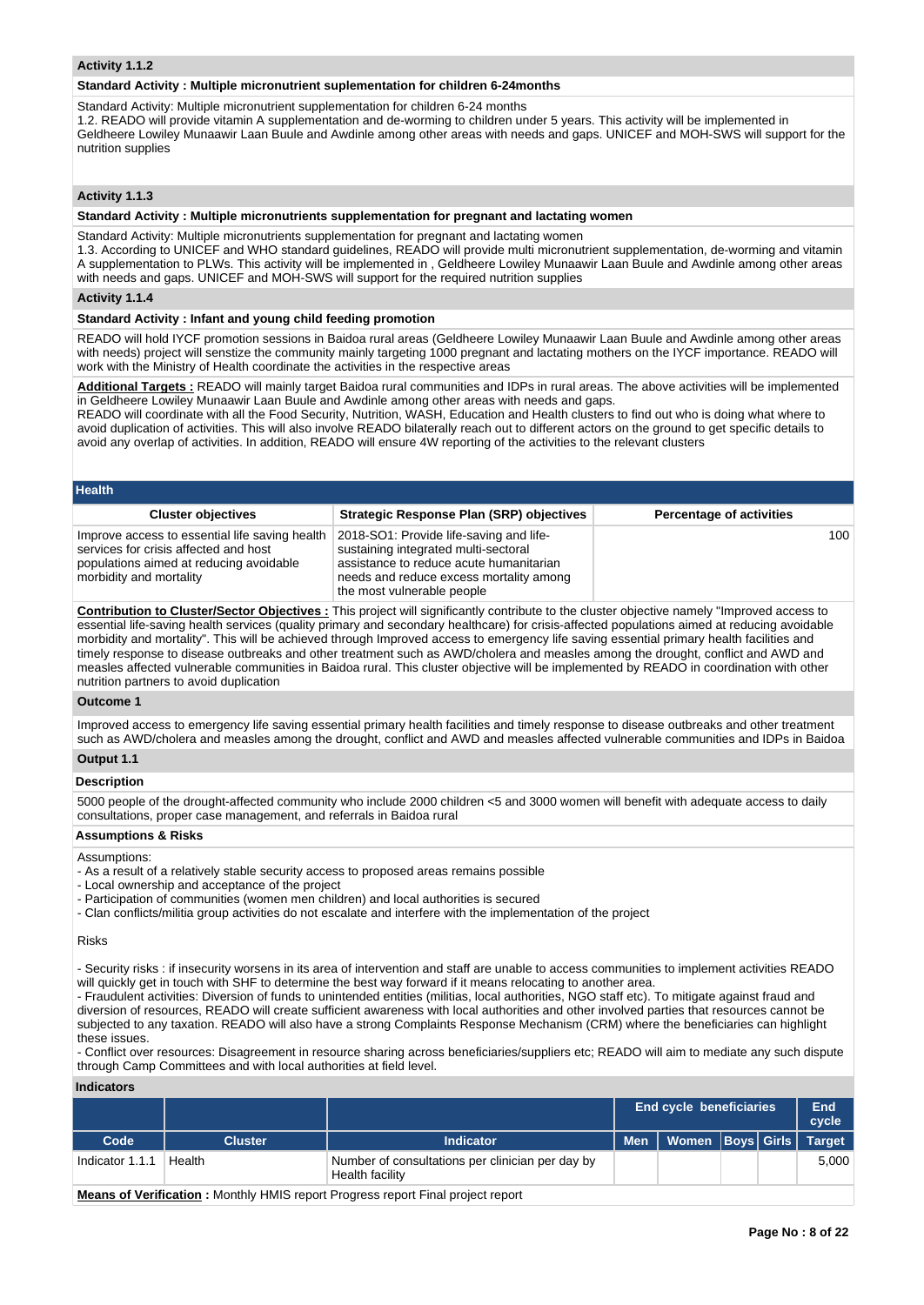| Number of children below five years and women<br>Health<br>Indicator 1.1.2 $\parallel$<br>of child-bearing age immunized/vaccinated<br>against Vaccine preventable diseases (VPD). |  | 5.000 |
|------------------------------------------------------------------------------------------------------------------------------------------------------------------------------------|--|-------|
|------------------------------------------------------------------------------------------------------------------------------------------------------------------------------------|--|-------|

**Means of Verification :** Monthly HMIS report Progress report Final project report

#### **Activities**

#### **Activity 1.1.1**

#### **Standard Activity : Primary health care services, consultations**

Standard Activity: Primary health care services, consultations

1.1. READO will provide daily life saving essential medical services including daily treatment of patients and proper case management of AWD/cholera and measles affected patients as well as referral of complicated cases to the nearest hospital of Bay Regional Hospital and Bayhaw Hospital.

Cholera case management. UNICEF and MOH-SWS will support for the health supplies

- Cholera case management mortality reduction and the spread, Assess for dehydration, Assess for any other co-morbidities eg: malnutrition which would affect the rate of fluid replacement

- Plan C:- Severe Dehydration: refer urgently for IV treatment plan C
- Plan B:- Moderate Dehydration: use treatment plan-B follow up in 5 days if not improving
- Plan A:- No dehydration: use plan A. Advise mother or care take to return immediately and follow up in 5 days if not improving,

#### Measles case management

- Measles case management it depends on the severity of the patient, severe complicated measles, refer urgently to Hospital, Measles with EYE or Mouth Complications, give vitamin A, if pus draining from the eye, treat eye infection with TEO, If mouth ulcer treat, follow up in 2 days and Measles Give Vitamin A, Advise mother to return in one week for the third dose of Vitamin A

#### **Activity 1.1.2**

#### **Standard Activity : Immunisation campaign**

#### Standard Activity: Immunization campaign

1.2. READO will provide daily measles immunization services targeting 2,000 children under 5 years for prevention of measles. UNICEF will support for the vaccines from the supplies will supported by UNICEF chold chain Hub and MOH-SWS

#### **Output 1.2**

#### **Description**

25 community health workers have been trained in early identification, proper management and control of AWD/cholera and measles cases and timely referrals.

#### **Assumptions & Risks**

#### Assumptions:

- As a result of a relatively stable security access to proposed areas remains possible
- Local ownership and acceptance of the project
- Participation of communities (women men children) and local authorities is secured
- Clan conflicts/militia group activities do not escalate and interfere with the implementation of the project

#### Risks

- Security risks : if insecurity worsens in its area of intervention and staff are unable to access communities to implement activities READO will quickly get in touch with SHF to determine the best way forward if it means relocating to another area.

- Fraudulent activities: Diversion of funds to unintended entities (militias, local authorities, NGO staff etc). To mitigate against fraud and diversion of resources, READO will create sufficient awareness with local authorities and other involved parties that resources cannot be subjected to any taxation. READO will also have a strong Complaints Response Mechanism (CRM) where the beneficiaries can highlight these issues.

- Conflict over resources: Disagreement in resource sharing across beneficiaries/suppliers etc; READO will aim to mediate any such dispute through Camp Committees and with local authorities at field level.

#### **Indicators**

| inuivatvi J                                                                                        |                |                                                                                                                                                                                                   |                         |              |              |                   |               |  |  |  |
|----------------------------------------------------------------------------------------------------|----------------|---------------------------------------------------------------------------------------------------------------------------------------------------------------------------------------------------|-------------------------|--------------|--------------|-------------------|---------------|--|--|--|
|                                                                                                    |                |                                                                                                                                                                                                   | End cycle beneficiaries |              | End<br>cycle |                   |               |  |  |  |
| Code                                                                                               | <b>Cluster</b> | <b>Indicator</b>                                                                                                                                                                                  | <b>Men</b>              | <b>Women</b> |              | <b>Boys</b> Girls | <b>Target</b> |  |  |  |
| Indicator 1.2.1                                                                                    | Health         | Case Fatality Ratio (CFR) for most common<br>diseases - AWD/Cholera                                                                                                                               |                         |              |              |                   |               |  |  |  |
| <b>Means of Verification:</b> Training report Daily and weekly surveillance data Monthly MHIS data |                |                                                                                                                                                                                                   |                         |              |              |                   |               |  |  |  |
| Indicator 1.2.2                                                                                    | Health         | Number of health workers trained on common<br>illnesses and/or integrated management of<br>childhood illnesses, surveillance and emergency<br>preparedness for communicable disease<br>outbreaks. |                         |              |              |                   | 25            |  |  |  |
|                                                                                                    |                | <b>Means of Verification:</b> Training report Progress report Final report, attendance sheets                                                                                                     |                         |              |              |                   |               |  |  |  |
| <b>Activities</b>                                                                                  |                |                                                                                                                                                                                                   |                         |              |              |                   |               |  |  |  |
| Activity 1.2.1                                                                                     |                |                                                                                                                                                                                                   |                         |              |              |                   |               |  |  |  |

**Standard Activity : Awareness campaigns and Social Mobilization**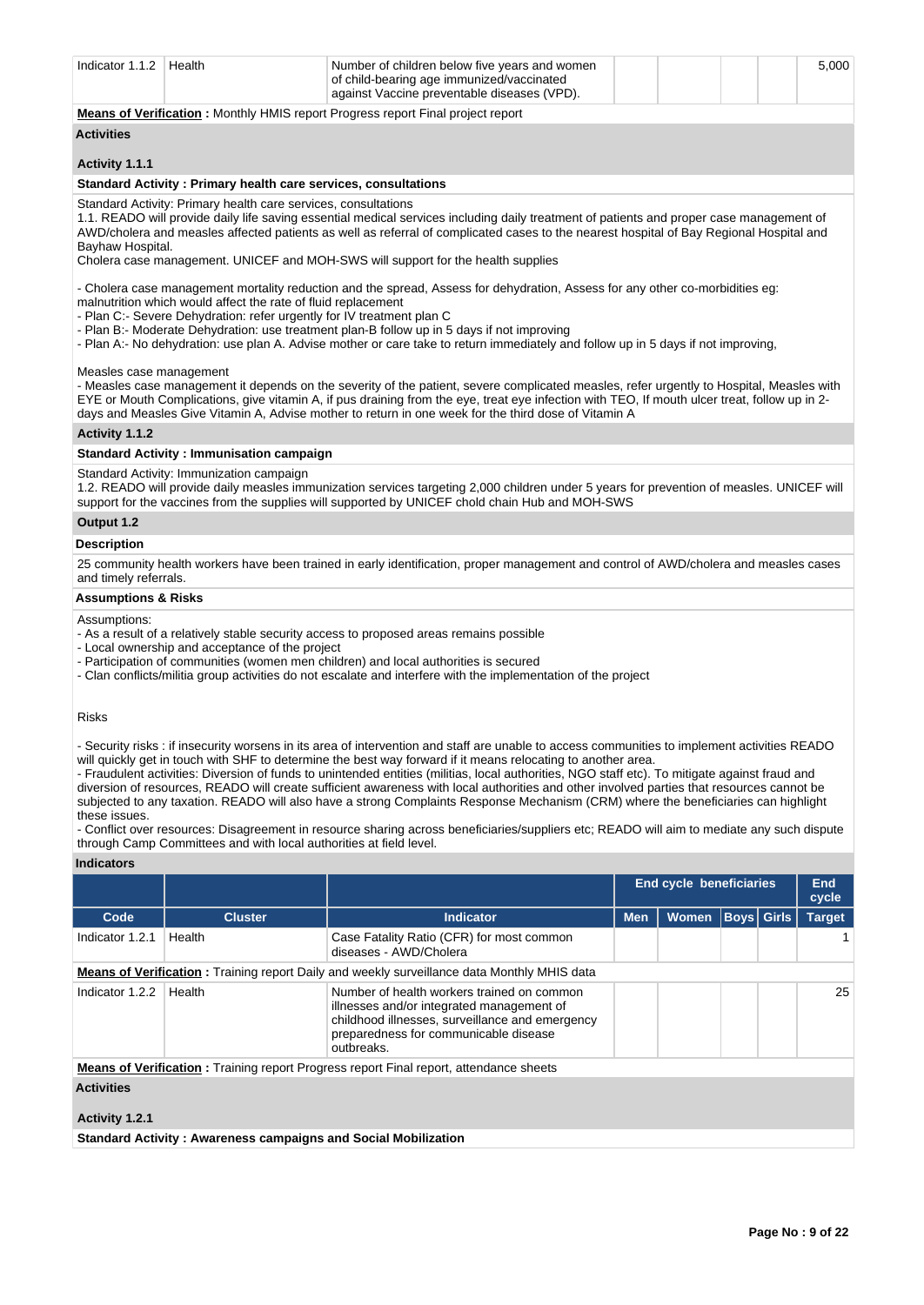Standard Activity: Awareness campaigns and Social Mobilization

1.3.1. READO will conduct health education and sensitization sessions benefiting the target population in prevention of AWD and measles and timely referrals to health facilities for proper case management in health facilities to prevent and reduce AWD/cholera and measles morbidity and mortality

#### **Activity 1.2.2**

#### **Standard Activity : Emergency Preparedness and Response capacities**

Standard Activity: Emergency Preparedness and Response capacities

1.3.2. READO will conduct AWD/cholera case management training 25 community health workers to promote their knowledge and equip with skills in early identification, proper case management and control of AWD and measles and timely referrals. Supplies will support from UNICEF and MOS-SWS

**Additional Targets :** READO will mainly target Baidoa rural communities and IDPs (depending with the gaps) in rural areas. READO will coordinate with all the Food Security, Nutrition, WASH, Education and Health clusters to find out who is doing what where to avoid duplication of activities. This will also involve READO bilaterally reach out to different actors on the ground to get specific details to avoid any overlap of activities. In addition, READO will ensure 4W reporting of the activities to the relevant clusters.

| <b>Education</b> |
|------------------|
|                  |
|                  |

| <b>Cluster objectives</b>                                                                                                | <b>Strategic Response Plan (SRP) objectives</b>                                                                                                                                                     | <b>Percentage of activities</b> |
|--------------------------------------------------------------------------------------------------------------------------|-----------------------------------------------------------------------------------------------------------------------------------------------------------------------------------------------------|---------------------------------|
| Ensure emergencies and crisis affected<br>children and youth have access to safe and<br>protective learning environments | 2018-SO1: Provide life-saving and life-<br>sustaining integrated multi-sectoral<br>assistance to reduce acute humanitarian<br>needs and reduce excess mortality among<br>the most vulnerable people | 100                             |

**Contribution to Cluster/Sector Objectives :** This project will significantly contribute to the strategic cluster objective of strengthening capacity to deliver effective and coordinated education in emergencies preparedness in the confines of education. This will be done through provision of water to drought affected schools in Baidoa rural and peri-urban areas (depending with needs in urban areas)

#### **Outcome 1**

Improved access to clean water for children in educational facilities

## **Output 1.1**

#### **Description**

Improved access to clean water for children in educational facilities through water trucking

#### **Assumptions & Risks**

- As a result of a relatively stable security access to proposed areas remains possible
- Local ownership and acceptance of the project
- Participation of communities (women men children) and local authorities is secured
- Clan conflicts/militia group activities do not escalate and interfere with the implementation of the project

#### Risks

- Security risks : if insecurity worsens in its area of intervention and staff are unable to access communities to implement activities READO will quickly get in touch with SHF to determine the best way forward if it means relocating to another area.

- Fraudulent activities: Diversion of funds to unintended entities (militias, local authorities, NGO staff etc). To mitigate against fraud and diversion of resources, READO will create sufficient awareness with local authorities and other involved parties that resources cannot be subjected to any taxation. READO will also have a strong Complaints Response Mechanism (CRM) where the beneficiaries can highlight these issues.

- Conflict over resources: Disagreement in resource sharing across beneficiaries/suppliers etc; READO will aim to mediate any such dispute through Camp Committees and with local authorities at field level.

#### **Indicators**

|                 |           |                                                                               |            | <b>End cycle beneficiaries</b><br>End<br>cycle |  |  |               |  |  |  |
|-----------------|-----------|-------------------------------------------------------------------------------|------------|------------------------------------------------|--|--|---------------|--|--|--|
| Code            | Cluster   | <b>Indicator</b>                                                              | <b>Men</b> | Women   Boys   Girls                           |  |  | <b>Target</b> |  |  |  |
| Indicator 1.1.1 | Education | Number of school children (boys/ girls) with<br>access to safe drinking water |            |                                                |  |  | 2.000         |  |  |  |

**Means of Verification :** Program Reports, PDMs

#### **Activities**

#### **Activity 1.1.1**

#### **Standard Activity : Water distribution in schools**

In Baidoa rural READO will conduct water-trucking to approximately three educational facilities targeting a total of 2,000 children severely drought-affected; Each of these educational facilities will receive 10,000 litres of water per week (one tank of water per week) for eight months. READO will obtain collapsible water tanks with a capacity of 10,000 liters from WASH supply hub and deliver them to the rural communities for the storage of water. A total of 96 tanks of water will be distributed to three rural schools over the project duration.

#### **Outcome 2**

Improved capacity to deliver a coordinated and effective education

#### **Output 2.1**

#### **Description**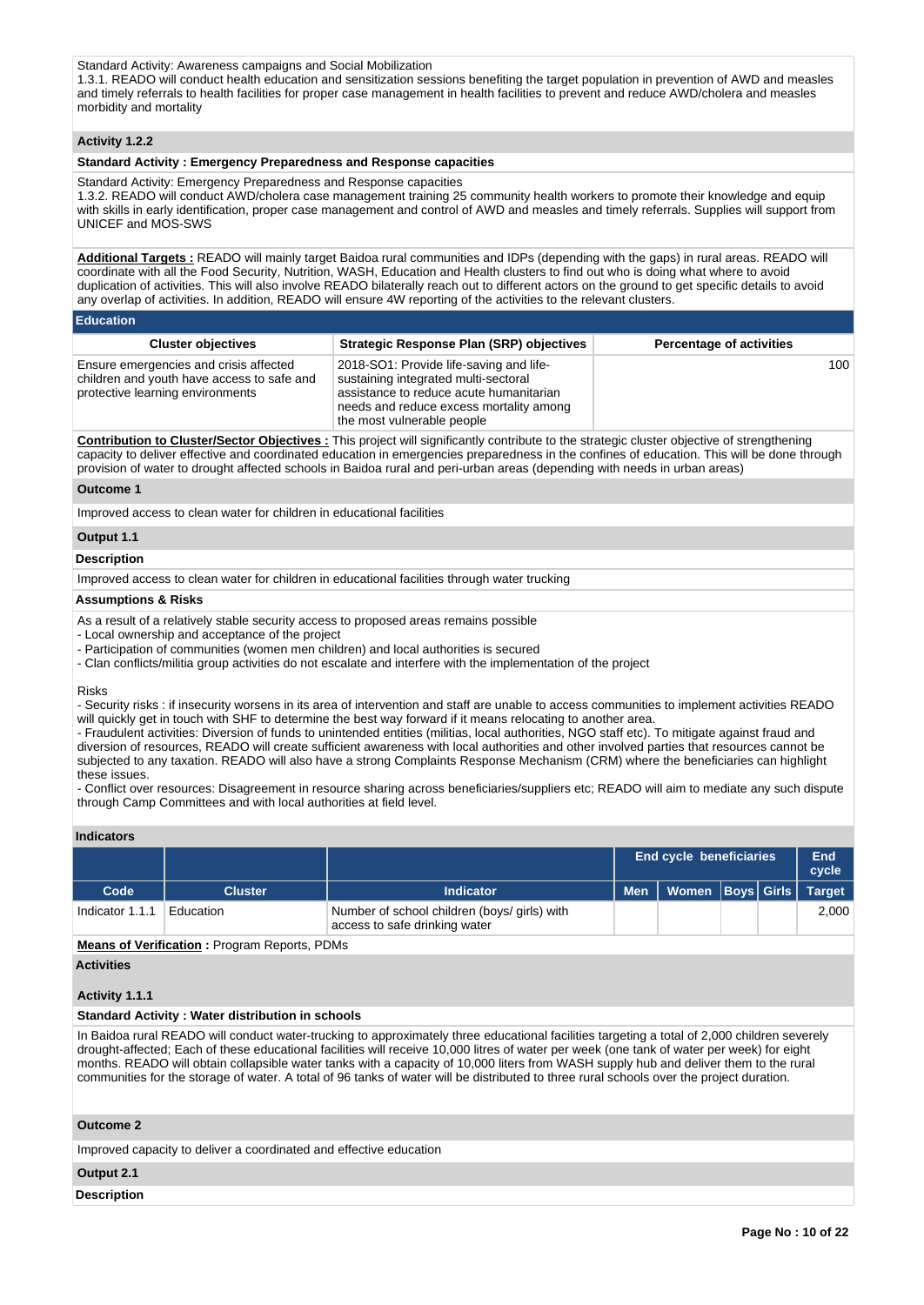#### **Assumptions & Risks**

| <b>Indicators</b>                                                |                                                                       |                                                       |            |                         |                   |                     |               |  |  |  |
|------------------------------------------------------------------|-----------------------------------------------------------------------|-------------------------------------------------------|------------|-------------------------|-------------------|---------------------|---------------|--|--|--|
|                                                                  |                                                                       |                                                       |            | End cycle beneficiaries |                   | <b>End</b><br>cycle |               |  |  |  |
| Code                                                             | <b>Cluster</b>                                                        | <b>Indicator</b>                                      | <b>Men</b> | <b>Women</b>            | <b>Boys Girls</b> |                     | <b>Target</b> |  |  |  |
| Indicator 2.1.1                                                  | Education                                                             | Number of CECs members trained                        |            |                         |                   |                     | 34            |  |  |  |
| <b>Means of Verification:</b> Attendance sheets, Program Reports |                                                                       |                                                       |            |                         |                   |                     |               |  |  |  |
| Indicator 2.1.2                                                  | Education                                                             | Number of teachers receiving emergency<br>incentives  |            |                         |                   |                     | 10            |  |  |  |
|                                                                  | <b>Means of Verification:</b> Reception sheets, attendance sheets     |                                                       |            |                         |                   |                     |               |  |  |  |
| Indicator 2.1.3                                                  | Education                                                             | Number of children provided with learning<br>supplies |            |                         |                   |                     | 2,000         |  |  |  |
|                                                                  | <b>Means of Verification: Reception sheets, Program reports, PDMs</b> |                                                       |            |                         |                   |                     |               |  |  |  |
| <b>Activities</b>                                                |                                                                       |                                                       |            |                         |                   |                     |               |  |  |  |

#### **Activity 2.1.1**

#### **Standard Activity : CEC training**

In Baidoa rural, READO will conduct 34 CEC members training coming from different schools/educational facilities. The training will aim to enhance the skills of the CECs to enable them effectively participate in school management, help them understand their roles and responsibilities, how and ways to mobilize resources for the schools, ways to increase enrolment of out of school children and how and ways to involve the community in supporting and sustaining the schools.

#### **Activity 2.1.2**

#### **Standard Activity : Incentive for teachers**

Provision of Incentive cost for the teachers in the education facilities/schools in the in Baidoa rural areas. A total of 10 teachers will receive an incentive of 120 USD for eight months to support them ensuring education for children in schools.

#### **Activity 2.1.3**

#### **Standard Activity : School equipment and material learning distribution**

READO will provide education kits to three learning facilities in Baidoa rural areas. The education kits will include learning materials like notebooks, textbooks and pens etc.

#### **Additional Targets :**

#### **M & R**

#### **Monitoring & Reporting plan**

To ensure a comprehensive and thorough implementation and monitoring process of integrating response through, the project will be monitored by READO will submit monthly, quarterly progress and financial reports to SHF system of reporting, to reflect activity progress and to highlight any areas of concern or success. During the implementation, READO will develop good project training sheet for the activities based on accessing remote control and monitoring mechanism in place in the field and national level.

READO will develop result matrix based per activities for the monitoring activities and result-based-evaluation of the target objectives towards achievements, The quality control of project activities of measuring and assessing impact according to defined project indicators and additional indicators identified during the course of the programme. The M&E will operate independently of the technical teams and reports directly will take lead agency. For project monitoring, READO will employ On-site monitoring especially during the implementation of integration response activities; READO will also conduct a final evaluation after the end of the project. In addition to daily/weekly monitoring of activities according to with the project tracking of activity based as per the implementation plan and milestones, project progress is monitored against indicators on a regular basis and progress reports released on a monthly basis with the assistance of the Project Development Unit and shared with all stakeholders.

The Integration Response Coordinator will coordinate all the projects activities, in collaboration with Compliance Officer, Project Development Manager and the two Project Manager that always guide the activities in accordance with line activities and, Project Finance Manager and Logistics Manager will ensure proper financial management within the Budget inline of activities, READO will be responsible and charge of ensuring the full compliance of project activities within the guideline of SHF Somalia.

READO Monitoring Unit will conduct community-based feedback mechanisms and will share project monitoring matrix based on the resulted outcomes of the project activities of the time-frame of the project implementation, READO will produce monthly, Quarterly and yearly monitoring matrix achieved result of the response and will also produce monthly bulletin of the integration response project of the activities of the achieved result response. Success stories of the integrating response will also be shared with OCHA.

#### **Workplan**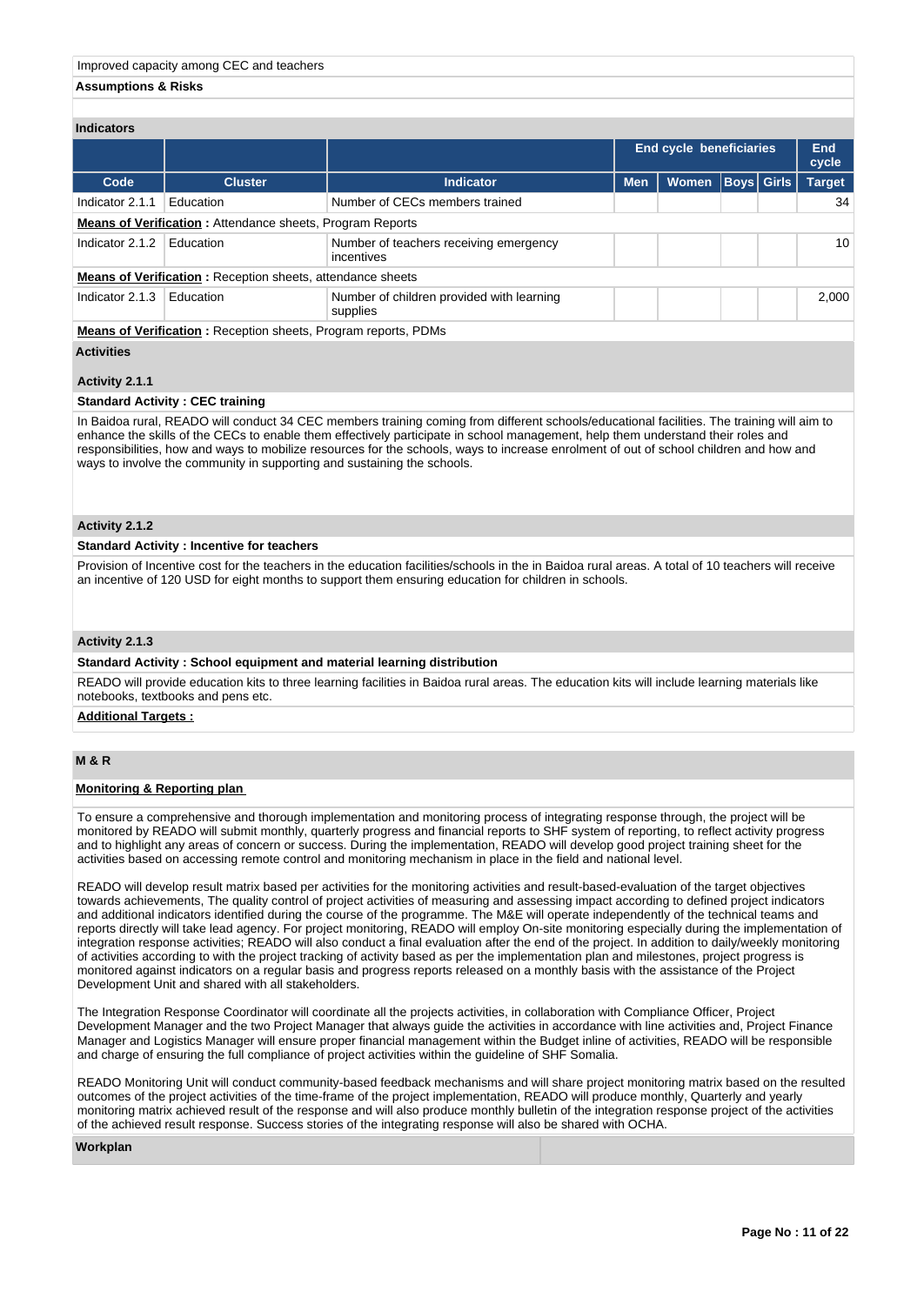| Activitydescription                                                                                                                                                                                                                                                                                                                                                                                                                                                                                                                                                                                                                                                                                                                                                                                                                                                                                                                                                                                                                                                                                                                                                                                                                                                                                                                                                                                                                  | Year | 1       | $\overline{2}$ | 3                       | 5  | 6       |    | 8            | 9            | 10 <sub>1</sub> | $11$ 12      |     |
|--------------------------------------------------------------------------------------------------------------------------------------------------------------------------------------------------------------------------------------------------------------------------------------------------------------------------------------------------------------------------------------------------------------------------------------------------------------------------------------------------------------------------------------------------------------------------------------------------------------------------------------------------------------------------------------------------------------------------------------------------------------------------------------------------------------------------------------------------------------------------------------------------------------------------------------------------------------------------------------------------------------------------------------------------------------------------------------------------------------------------------------------------------------------------------------------------------------------------------------------------------------------------------------------------------------------------------------------------------------------------------------------------------------------------------------|------|---------|----------------|-------------------------|----|---------|----|--------------|--------------|-----------------|--------------|-----|
| Education: Activity 1.1.1: In Baidoa rural READO will conduct water-trucking to<br>approximately three educational facilities targeting a total of 2,000 children severely                                                                                                                                                                                                                                                                                                                                                                                                                                                                                                                                                                                                                                                                                                                                                                                                                                                                                                                                                                                                                                                                                                                                                                                                                                                           | 2018 |         |                |                         | X. | $X$ $X$ |    | $\mathsf{X}$ |              |                 | $X \times X$ |     |
| drought-affected; Each of these educational facilities will receive 10,000 litres of<br>water per week (one tank of water per week) for eight months. READO will obtain<br>collapsible water tanks with a capacity of 10,000 liters from WASH supply hub and<br>deliver them to the rural communities for the storage of water. A total of 96 tanks of<br>water will be distributed to three rural schools over the project duration.                                                                                                                                                                                                                                                                                                                                                                                                                                                                                                                                                                                                                                                                                                                                                                                                                                                                                                                                                                                                | 2019 | X       | $\mathsf{X}$   | $\mathsf{\chi}$         |    |         |    |              |              |                 |              |     |
| Education: Activity 2.1.1: In Baidoa rural, READO will conduct 34 CEC members                                                                                                                                                                                                                                                                                                                                                                                                                                                                                                                                                                                                                                                                                                                                                                                                                                                                                                                                                                                                                                                                                                                                                                                                                                                                                                                                                        | 2018 |         |                |                         | X  | X       | X  |              | X            | $\mathsf{X}$    |              |     |
| training coming from different schools/educational facilities. The training will aim to<br>enhance the skills of the CECs to enable them effectively participate in school<br>management, help them understand their roles and responsibilities, how and ways<br>to mobilize resources for the schools, ways to increase enrolment of out of school<br>children and how and ways to involve the community in supporting and sustaining<br>the schools.                                                                                                                                                                                                                                                                                                                                                                                                                                                                                                                                                                                                                                                                                                                                                                                                                                                                                                                                                                               | 2019 | $X$ $X$ |                |                         |    |         |    |              |              |                 |              |     |
| Education: Activity 2.1.2: Provision of Incentive cost for the teachers in the<br>education facilities/schools in the in Baidoa rural areas. A total of 10 teachers will                                                                                                                                                                                                                                                                                                                                                                                                                                                                                                                                                                                                                                                                                                                                                                                                                                                                                                                                                                                                                                                                                                                                                                                                                                                             | 2018 |         |                |                         |    | X.      | X. | X.           | $\mathsf{X}$ | $\mathsf{X}$    | <b>X</b>     | ΙX. |
| receive an incentive of 120 USD for eight months to support them ensuring<br>education for children in schools.                                                                                                                                                                                                                                                                                                                                                                                                                                                                                                                                                                                                                                                                                                                                                                                                                                                                                                                                                                                                                                                                                                                                                                                                                                                                                                                      | 2019 | X       | $\mathsf{X}$   | X                       |    |         |    |              |              |                 |              |     |
| Education: Activity 2.1.3: READO will provide education kits to three learning<br>facilities in Baidoa rural areas. The education kits will include learning materials                                                                                                                                                                                                                                                                                                                                                                                                                                                                                                                                                                                                                                                                                                                                                                                                                                                                                                                                                                                                                                                                                                                                                                                                                                                               | 2018 |         |                |                         |    | X.      | X  |              |              | X               | $\mathsf{X}$ |     |
| like notebooks, textbooks and pens etc.                                                                                                                                                                                                                                                                                                                                                                                                                                                                                                                                                                                                                                                                                                                                                                                                                                                                                                                                                                                                                                                                                                                                                                                                                                                                                                                                                                                              | 2019 | X       | X              | X                       |    |         |    |              |              |                 |              |     |
| Food Security: Activity 1.1.1: Beneficiary selection<br>Beneficiary selection, READO will first mobilize and sensitize the local                                                                                                                                                                                                                                                                                                                                                                                                                                                                                                                                                                                                                                                                                                                                                                                                                                                                                                                                                                                                                                                                                                                                                                                                                                                                                                     | 2018 |         |                |                         | X  | X.      | X. | $\times$     | X            |                 |              |     |
| authorities/elders on the project objectives. Beneficiary's selection and will be<br>followed by beneficiary selection based on the identified gaps in the community<br>and READO beneficiary selection criteria. READO will target only the most<br>vulnerable rural community household from social groups boys girls, men, and<br>women. READO will propose the following vulnerability criteria for the selection of<br>beneficiaries<br>• Internally Displaced Families who have no livelihoods, income sources, or<br>productive assets<br>. Households who have limited or no source of regular income i.e. no jobs or<br>business income<br>. In addition, priority will be given to the following groups:<br>• Households with more than 6 children and acknowledged being poor<br>• Households comprised of disabled people<br>• Female-Headed Households<br>After beneficiary selection, READO will distribute food vouchers of token cards to<br>1,100 households over a period of 3 monthly cycles. The food voucher<br>beneficiaries will be selected based on READO beneficiary selection criteria<br>mentioned in the other sections above. The food voucher will be valued at 100% of<br>the food MEB as per the quidelines of the Somalia Cash Working Group and the<br>Food Security Cluster. From previous interventions, READO has established that<br>food vouchers are effective in improving access to food. | 2019 |         |                |                         |    |         |    |              |              |                 |              |     |
| Health: Activity 1.1.1: Standard Activity: Primary health care services, consultations                                                                                                                                                                                                                                                                                                                                                                                                                                                                                                                                                                                                                                                                                                                                                                                                                                                                                                                                                                                                                                                                                                                                                                                                                                                                                                                                               | 2018 |         |                |                         | X  | X.      | X  | $\mathsf{X}$ | X.           | $\mathsf{X}$    | X            | X.  |
| 1.1. READO will provide daily life saving essential medical services including daily<br>treatment of patients and proper case management of AWD/cholera and measles<br>affected patients as well as referral of complicated cases to the nearest hospital of<br>Bay Regional Hospital and Bayhaw Hospital.<br>Cholera case management. UNICEF and MOH-SWS will support for the health<br>supplies                                                                                                                                                                                                                                                                                                                                                                                                                                                                                                                                                                                                                                                                                                                                                                                                                                                                                                                                                                                                                                    | 2019 |         | $X$ $X$        | $\mathsf{I} \mathsf{X}$ |    |         |    |              |              |                 |              |     |
| - Cholera case management mortality reduction and the spread, Assess for<br>dehydration, Assess for any other co-morbidities eg: malnutrition which would<br>affect the rate of fluid replacement<br>- Plan C:- Severe Dehydration: refer urgently for IV treatment plan C<br>- Plan B:- Moderate Dehydration: use treatment plan-B follow up in 5 days if not<br>improving<br>- Plan A:- No dehydration: use plan A. Advise mother or care take to return<br>immediately and follow up in 5 days if not improving,<br>Measles case management<br>- Measles case management it depends on the severity of the patient, severe<br>complicated measles, refer urgently to Hospital, Measles with EYE or Mouth<br>Complications, give vitamin A, if pus draining from the eye, treat eye infection with<br>TEO, If mouth ulcer treat, follow up in 2-days and Measles Give Vitamin A, Advise<br>mother to return in one week for the third dose of Vitamin A                                                                                                                                                                                                                                                                                                                                                                                                                                                                            |      |         |                |                         |    |         |    |              |              |                 |              |     |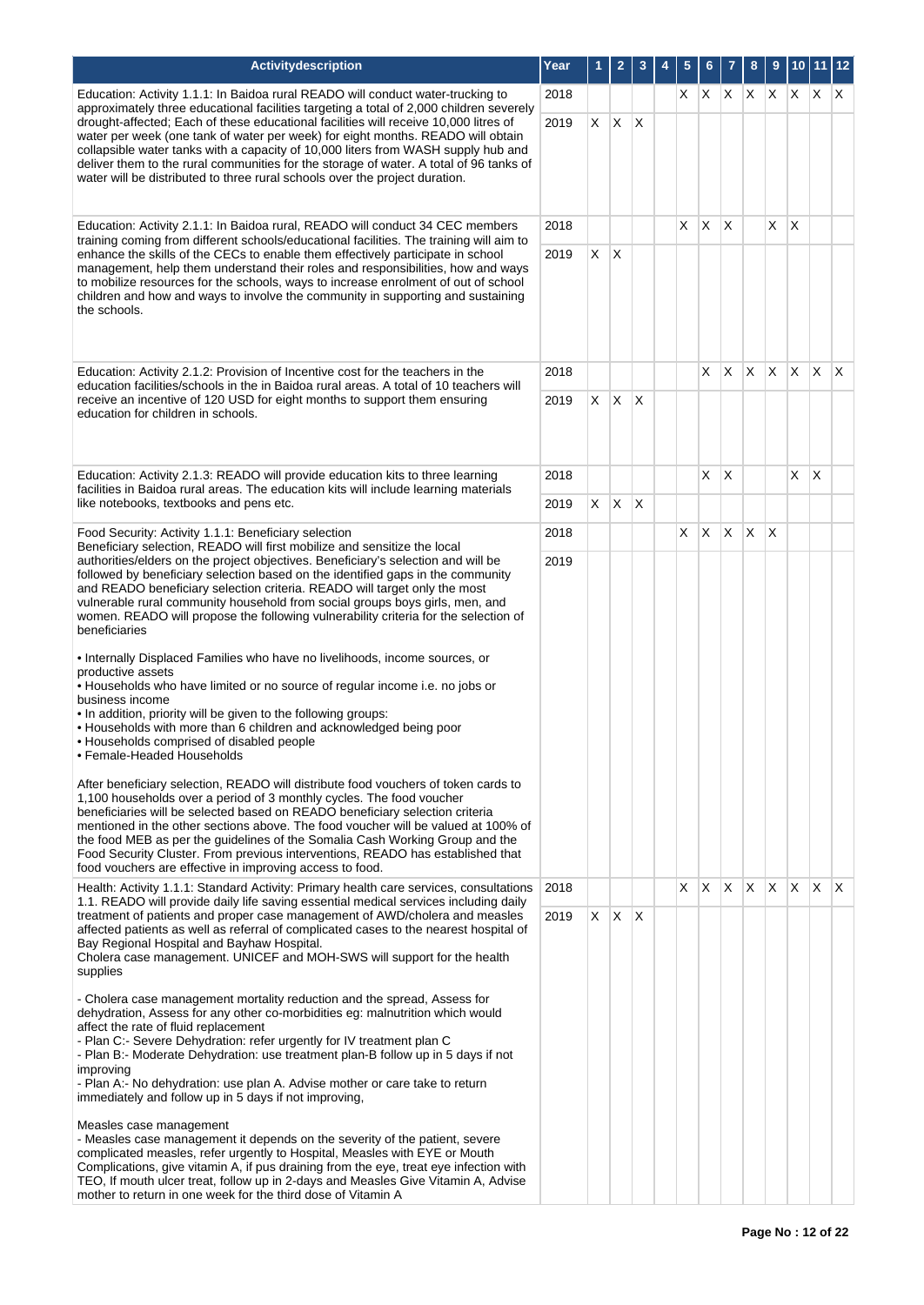| Health: Activity 1.1.2: Standard Activity: Immunization campaign<br>1.2. READO will provide daily measles immunization services targeting 2,000                                                                                                                                                                                                                                                                                                                                                                                                                                                                                                                                                                                                                                                                                                                                                                                                                                                                                                                                                                                                                                                                                                                                                                                                                                                                                                                          | 2018 |    |              |              | X. |              |              |            |                 | $ X $ $ X $ $ X $ $ X $ $ X $ |                         |              |
|--------------------------------------------------------------------------------------------------------------------------------------------------------------------------------------------------------------------------------------------------------------------------------------------------------------------------------------------------------------------------------------------------------------------------------------------------------------------------------------------------------------------------------------------------------------------------------------------------------------------------------------------------------------------------------------------------------------------------------------------------------------------------------------------------------------------------------------------------------------------------------------------------------------------------------------------------------------------------------------------------------------------------------------------------------------------------------------------------------------------------------------------------------------------------------------------------------------------------------------------------------------------------------------------------------------------------------------------------------------------------------------------------------------------------------------------------------------------------|------|----|--------------|--------------|----|--------------|--------------|------------|-----------------|-------------------------------|-------------------------|--------------|
| children under 5 years for prevention of measles. UNICEF will support for the<br>vaccines from the supplies will supported by UNICEF chold chain Hub and MOH-<br>SWS                                                                                                                                                                                                                                                                                                                                                                                                                                                                                                                                                                                                                                                                                                                                                                                                                                                                                                                                                                                                                                                                                                                                                                                                                                                                                                     | 2019 | X. | $X$ $X$      |              |    |              |              |            |                 |                               |                         |              |
| Health: Activity 1.2.1: Standard Activity: Awareness campaigns and Social<br>Mobilization                                                                                                                                                                                                                                                                                                                                                                                                                                                                                                                                                                                                                                                                                                                                                                                                                                                                                                                                                                                                                                                                                                                                                                                                                                                                                                                                                                                | 2018 |    |              |              | X  | X            | X.           | X.         | $\mathsf{X}$    | $\mathsf{X}$                  | $\mathsf{X}$            | $\mathsf{X}$ |
| 1.3.1. READO will conduct health education and sensitization sessions benefiting<br>the target population in prevention of AWD and measles and timely referrals to<br>health facilities for proper case management in health facilities to prevent and<br>reduce AWD/cholera and measles morbidity and mortality                                                                                                                                                                                                                                                                                                                                                                                                                                                                                                                                                                                                                                                                                                                                                                                                                                                                                                                                                                                                                                                                                                                                                         | 2019 | X  | X            | $\mathsf{X}$ |    |              |              |            |                 |                               |                         |              |
| Health: Activity 1.2.2: Standard Activity: Emergency Preparedness and Response<br>capacities                                                                                                                                                                                                                                                                                                                                                                                                                                                                                                                                                                                                                                                                                                                                                                                                                                                                                                                                                                                                                                                                                                                                                                                                                                                                                                                                                                             | 2018 |    |              |              | X  | X            | X.           | IX.        | <b>X</b>        | IX.                           | $\mathsf{X}$            | $\mathsf{X}$ |
| 1.3.2. READO will conduct AWD/cholera case management training 25 community<br>health workers to promote their knowledge and equip with skills in early<br>identification, proper case management and control of AWD and measles and<br>timely referrals. Supplies will support from UNICEF and MOS-SWS                                                                                                                                                                                                                                                                                                                                                                                                                                                                                                                                                                                                                                                                                                                                                                                                                                                                                                                                                                                                                                                                                                                                                                  | 2019 | X. | $\mathsf{X}$ | $\mathsf{X}$ |    |              |              |            |                 |                               |                         |              |
| Nutrition: Activity 1.1.1: Standard Activity: Treatment of severe acute malnutrition in<br>children 0-59months                                                                                                                                                                                                                                                                                                                                                                                                                                                                                                                                                                                                                                                                                                                                                                                                                                                                                                                                                                                                                                                                                                                                                                                                                                                                                                                                                           | 2018 |    |              |              | X. | $\mathsf{X}$ | $\mathsf{X}$ |            | X X             | $X$ $X$                       |                         | $\mathsf{X}$ |
| 1.1. READO will screen all children <5 years, identify 2,000 SAM cases and admit<br>to OTP sites (Outpatient therapeutic program) and SC (stabilization center). This<br>activity will be implemented in. Geldheere Lowiley Munaawir Laan Buule and<br>Awdinle among other areas with needs and gaps. UNICEF and MOH-SWS will<br>support for the nutrition supplies                                                                                                                                                                                                                                                                                                                                                                                                                                                                                                                                                                                                                                                                                                                                                                                                                                                                                                                                                                                                                                                                                                      | 2019 | X. | X            | $\mathsf{X}$ |    |              |              |            |                 |                               |                         |              |
| Nutrition: Activity 1.1.2: Standard Activity: Multiple micronutrient supplementation                                                                                                                                                                                                                                                                                                                                                                                                                                                                                                                                                                                                                                                                                                                                                                                                                                                                                                                                                                                                                                                                                                                                                                                                                                                                                                                                                                                     | 2018 |    |              |              | X  | X            | X.           | X.         | <b>X</b>        | ΙX.                           | $\mathsf{X}$            | ΙX.          |
| for children 6-24 months<br>1.2. READO will provide vitamin A supplementation and de-worming to children<br>2019<br>under 5 years. This activity will be implemented in Geldheere Lowiley Munaawir<br>Laan Buule and Awdinle among other areas with needs and gaps. UNICEF and<br>MOH-SWS will support for the nutrition supplies                                                                                                                                                                                                                                                                                                                                                                                                                                                                                                                                                                                                                                                                                                                                                                                                                                                                                                                                                                                                                                                                                                                                        |      | X  | X            | $\mathsf{X}$ |    |              |              |            |                 |                               |                         |              |
| Nutrition: Activity 1.1.3: Standard Activity: Multiple micronutrients supplementation                                                                                                                                                                                                                                                                                                                                                                                                                                                                                                                                                                                                                                                                                                                                                                                                                                                                                                                                                                                                                                                                                                                                                                                                                                                                                                                                                                                    | 2018 |    |              |              | X  | X            | X.           | $x \mid x$ |                 |                               | $x \times x$            |              |
| for pregnant and lactating women<br>1.3. According to UNICEF and WHO standard guidelines, READO will provide multi<br>micronutrient supplementation, de-worming and vitamin A supplementation to<br>PLWs. This activity will be implemented in, Geldheere Lowiley Munaawir Laan<br>Buule and Awdinle among other areas with needs and gaps. UNICEF and MOH-<br>SWS will support for the required nutrition supplies                                                                                                                                                                                                                                                                                                                                                                                                                                                                                                                                                                                                                                                                                                                                                                                                                                                                                                                                                                                                                                                      | 2019 | X  | X            | $\mathsf{X}$ |    |              |              |            |                 |                               |                         |              |
| Nutrition: Activity 1.1.4: READO will hold IYCF promotion sessions in Baidoa rural<br>areas (Geldheere Lowiley Munaawir Laan Buule and Awdinle among other areas                                                                                                                                                                                                                                                                                                                                                                                                                                                                                                                                                                                                                                                                                                                                                                                                                                                                                                                                                                                                                                                                                                                                                                                                                                                                                                         | 2018 |    |              |              | X  | ΙX           | X.           |            | X X             | $\mathsf{X}$                  | $\mathsf{X} \mathsf{X}$ |              |
| with needs) project will senstize the community mainly targeting 1000 pregnant and<br>lactating mothers on the IYCF importance. READO will work with the Ministry of<br>Health coordinate the activities in the respective areas                                                                                                                                                                                                                                                                                                                                                                                                                                                                                                                                                                                                                                                                                                                                                                                                                                                                                                                                                                                                                                                                                                                                                                                                                                         | 2019 | X. | $X$ $X$      |              |    |              |              |            |                 |                               |                         |              |
| Water, Sanitation and Hygiene: Activity 1.1.1: READO will construct 150 VIP<br>gender sensitive latrines including hand washing in priority settings in Baidoa rural                                                                                                                                                                                                                                                                                                                                                                                                                                                                                                                                                                                                                                                                                                                                                                                                                                                                                                                                                                                                                                                                                                                                                                                                                                                                                                     | 2018 |    |              |              |    | X            | X.           | X.         | X.              | ΙX                            |                         |              |
| and in town (depending with the gaps in Baidoa town) benefiting 3000 people (20<br>persons per toilet as per the SHERE standards) vulnerable male and female rural<br>communities with equal access to sanitation facilities. Latrines in educational<br>facilities will be prioritized. READO proposes to construct Ventilated Improved pit<br>latrines (VIP). Based on READO assessment in Baidoa, a firm formation is<br>reachable at about 0.6 m below ground level. The substructure, therefore, will<br>involve construction of rubble stone or concrete blocks foundation (300 or 200 mm<br>thick, 600 mm deep), then a reinforced concrete slab at at-least 300 mm above<br>ground level. The superstructure will be constructed using Galvanised Corrugated<br>Iron (GCI) sheets, local poles, timber and GCI sheets roofing. Construction will<br>adhere to VIP latrine principles to eliminate smell and breeding of flies. i.e leaving<br>a ventilation space at the top or bottom for cold air entry into the pit and exit<br>through the vent pipes aided by wind flow, reduction of opening to minimize light<br>and entry of flies. For sustainability, READO will ensure building concrete walls and<br>solid doors. The size of the pit will also need to be carefully calculated to ensure<br>the sustainable lifespan of the vault. This will ensure the durability, the improved<br>privacy, it is easier to desludge, therefore a longer lifespan. | 2019 |    |              |              |    |              |              |            |                 |                               |                         |              |
| Water, Sanitation and Hygiene: Activity 1.1.2: Hygiene promotion will be conducted<br>to 1,100HHs. READO will train hygiene promoters who will in turn train the rest of                                                                                                                                                                                                                                                                                                                                                                                                                                                                                                                                                                                                                                                                                                                                                                                                                                                                                                                                                                                                                                                                                                                                                                                                                                                                                                 | 2018 |    |              |              |    |              | X            | X          | $\mathsf{\chi}$ |                               | X                       | $\mathsf{X}$ |
| the community in groups on topics like hand-washing practices, Household water<br>2019<br>treatment and storage etc.                                                                                                                                                                                                                                                                                                                                                                                                                                                                                                                                                                                                                                                                                                                                                                                                                                                                                                                                                                                                                                                                                                                                                                                                                                                                                                                                                     |      | X  | ΙX           |              |    |              |              |            |                 |                               |                         |              |
|                                                                                                                                                                                                                                                                                                                                                                                                                                                                                                                                                                                                                                                                                                                                                                                                                                                                                                                                                                                                                                                                                                                                                                                                                                                                                                                                                                                                                                                                          |      |    |              |              |    |              |              |            |                 |                               |                         |              |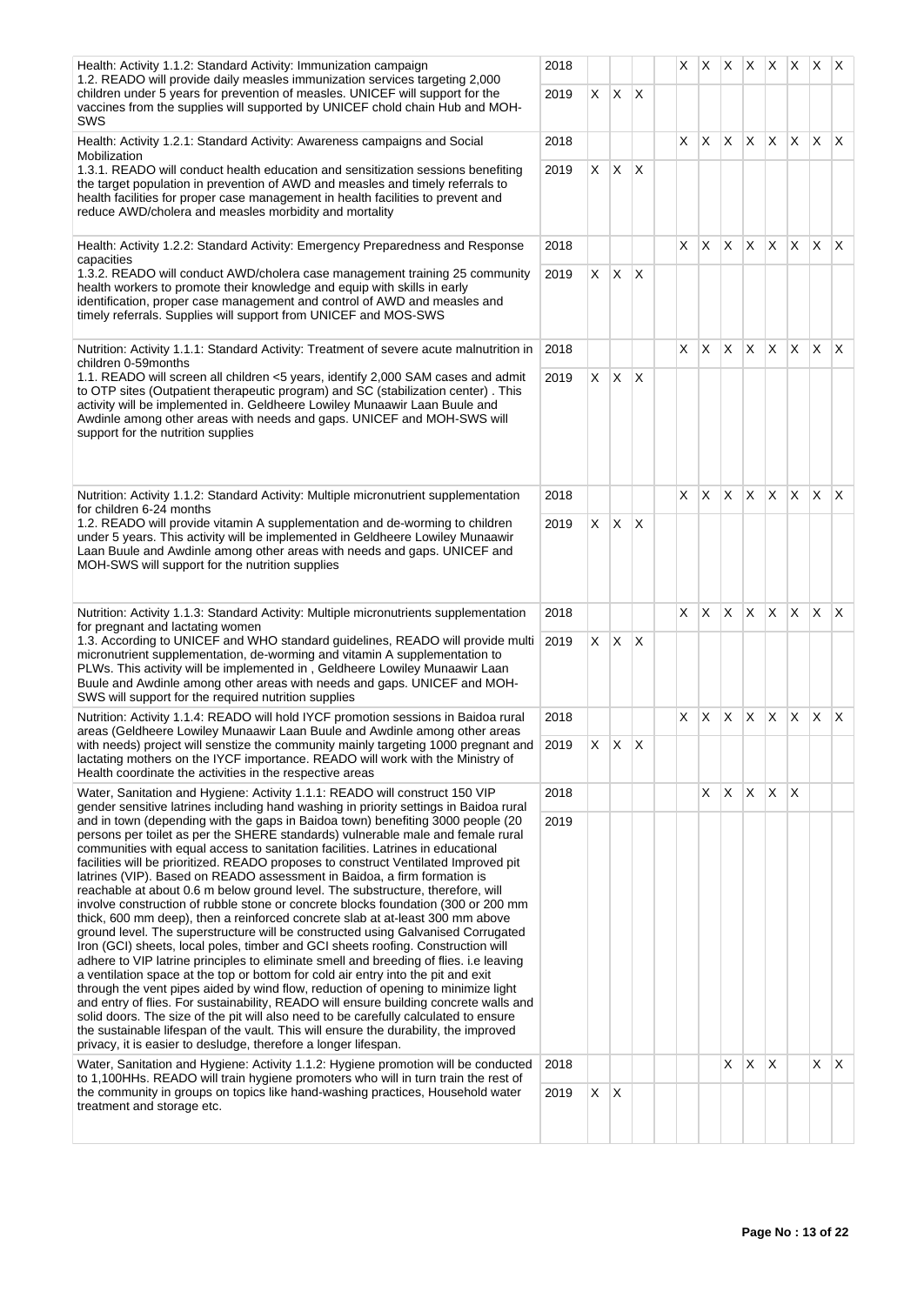| Water, Sanitation and Hygiene: Activity 1.1.3: READO will timely distribute hygiene<br>promotion kits and standard IEC materials to AWD affected discharge patients and                                                                                                                                                                                                                                                                                                                                                                                                                                                                                                                                                                                             | 2018 |   |   |  | X. | X. | X | X. | X |  |
|---------------------------------------------------------------------------------------------------------------------------------------------------------------------------------------------------------------------------------------------------------------------------------------------------------------------------------------------------------------------------------------------------------------------------------------------------------------------------------------------------------------------------------------------------------------------------------------------------------------------------------------------------------------------------------------------------------------------------------------------------------------------|------|---|---|--|----|----|---|----|---|--|
| high-risk households to contain the spread of AWD in rural Baidoa region. The<br>hygiene kits will be obtained upon request from the WASH supply hub in Baidoa.<br>This hygiene kits will include 2x Non-collapsible jerry cans (20L); 3 x pieces of<br>soap; 3mth supply of aquatabs for the target of 1,100 HHs. The hygiene distribution<br>will also target educational facilities. As mentioned in Activity 1.1.2, READO will<br>ensure that all women, men, and children have access to information and training<br>on the safe use of hygiene items that are unfamiliar to them. Two weeks after the<br>distribution, READO will carry out post-distribution monitoring to assess the use of<br>and beneficiary satisfaction with distributed hygiene items. | 2019 | X | X |  |    |    |   |    |   |  |
| Water, Sanitation and Hygiene: Activity 1.1.4: READO will construct Hand-washing<br>facilities been provided at every latrines constructed.                                                                                                                                                                                                                                                                                                                                                                                                                                                                                                                                                                                                                         | 2018 |   |   |  | Χ  | х  |   | X  | Χ |  |
|                                                                                                                                                                                                                                                                                                                                                                                                                                                                                                                                                                                                                                                                                                                                                                     | 2019 |   |   |  |    |    |   |    |   |  |

#### **OTHER INFO**

#### **Accountability to Affected Populations**

READO recognizes the need to involve the whole community in the planning and implementation and monitoring of its interventions, also to ensure awareness of the particular challenges faced by vulnerable and minority groups. Beneficiaries will be involved in the identification of needs through a participatory needs assessments and which informed program design and asset selection. Following the agreement of target locations in collaboration with local authorities, beneficiaries will be involved through 1) Representation of community members, elders and stakeholders in beneficiary selection (VRC); 2) Nomination of the vulnerable HHs in the community through consultations with community members, elders, and other stakeholders to receive multi-sectorial assistance. Beneficiaries will be directly involved in the implementation of the project through community mobilization, feedback to VRC, feedback through READO Complaint Response Mechanism, informal feedback, monitoring of the project through M&E field monitoring teams.

In addition, the beneficiaries will be sensitized on complaints response mechanism (CRM). The CRM will involve providing the beneficiaries with a mobile number (through information boards/ printing the number on each beneficiary ID card) to a help desk manned by a staff in Baidoa. All complaints will be documented and reviewed regularly. In case the beneficiaries underutilize the system, READO/Accountability Officer will randomly call the beneficiaries for any feedback regarding the implementation of the project.

Furthermore, through subsequent consultation meetings, training sessions and social mobilization activities, the target community will be familiarized of their entitlements and roles and will play a key role in delivery of services, maximize service utilization and security of staff and supplies. Community health workers and community volunteers will be part of the program and will play a significant role in training local communities and sensitization of the people for prevention of diseases and promotion of healthy behaviors

#### **Implementation Plan**

READO has fully dedicated staff with the required expertise and will recruit additional staff who will be needed in management, finance and human resources and promotes continuous cooperation with MOH FGS (Ministry of Health of Federal Government of Somalia) and MoH ISWA (Ministry of Health-Interim South West Administration) as well as the nutrition, WASH and health cluster partners and UNOCHA, WHO, UNICEF. This life-saving project will be implemented as an outreach program through recruitment of integrated response teams (who will operate on a daily basis to provide integrated emergency lifesaving Health, WASH and Nutrition services for the drought and AWD/cholera-affected IDPs and vulnerable community members in hard to reach areas in rural villages of Baidoa. The locations targeted will including rural villages in Baidoa district of Bay region. The project will provide daily integrated life-saving health, Nutrition, and WASH services and will be managed by the Project Managers who will provide day-to-day guidance to staff and will develop project progress reports. The Monitoring and Evaluation officer, as well as MoH ISWA, will also provide support supervision and monitoring on a quarterly basis to promote project performance and maximum positive impacts. READO will run the project and will ensure close collaboration with the Somali health cluster at a regional and national level, as well as another cluster of WASH, Nutrition, Education and Food Security as well as UNICEF, UNOCHA, WHO and MoH ISWA. READO staff and community health volunteers and WASH committees will benefit with refreshed capacity building training as well as community health workers and community volunteers, WASH committees, each consisting of 7 members of key community members will be set up and supported with WASH tools to promote comprehensive WASH services at community level. READO will also construct gender sensitive latrines to promote access to latrines and appropriate general sanitation such as appropriate excreta disposal and avoid open defecation among the vulnerable community in hard to reach an area in Baidoa rural. The project will be implemented as an outreach basis, providing integrated life-saving multi-cluster services including Health, WASH and Nutrition services which will be delivered on daily basis targeting most vulnerable community members in Baidoa rural.

#### **Coordination with other Organizations in project area**

| Name of the organization                                                                                                                                                                                                                                      | Areas/activities of collaboration and rationale                                                                                                                                                                                                                                                                                                                                                             |
|---------------------------------------------------------------------------------------------------------------------------------------------------------------------------------------------------------------------------------------------------------------|-------------------------------------------------------------------------------------------------------------------------------------------------------------------------------------------------------------------------------------------------------------------------------------------------------------------------------------------------------------------------------------------------------------|
| UN Agencies: UNICEF and IOM Clusters: Food Security, Health,<br>WASH and Nutrition Clusters INGOs: ACTED, DRC, WVI, SCI, IMC,<br>AC, ISLAMIC RELIEF, COOPI, INTERREADO, MERCY CORPS,<br>NRC, CARE, CONCERN, CRS and many others. Government: MoH<br>and ME&WR | READO will coordinate with all the Food Security, Nutrition, WASH,<br>Education and Health clusters to find out who is doing what where to<br>avoid duplication of activities. This will also involve READO<br>bilaterally reaching out to different actors on the ground to avoid any<br>overlap of activities. In addition, READO will ensure 4W reporting of<br>the activities to the relevant clusters. |
| <b>Environment Marker Of The Project</b>                                                                                                                                                                                                                      |                                                                                                                                                                                                                                                                                                                                                                                                             |
| A+: Neutral Impact on environment with mitigation or enhancement                                                                                                                                                                                              |                                                                                                                                                                                                                                                                                                                                                                                                             |
| <b>Gender Marker Of The Project</b>                                                                                                                                                                                                                           |                                                                                                                                                                                                                                                                                                                                                                                                             |
| 2a- The project is designed to contribute significantly to gender equality                                                                                                                                                                                    |                                                                                                                                                                                                                                                                                                                                                                                                             |

#### **Justify Chosen Gender Marker Code**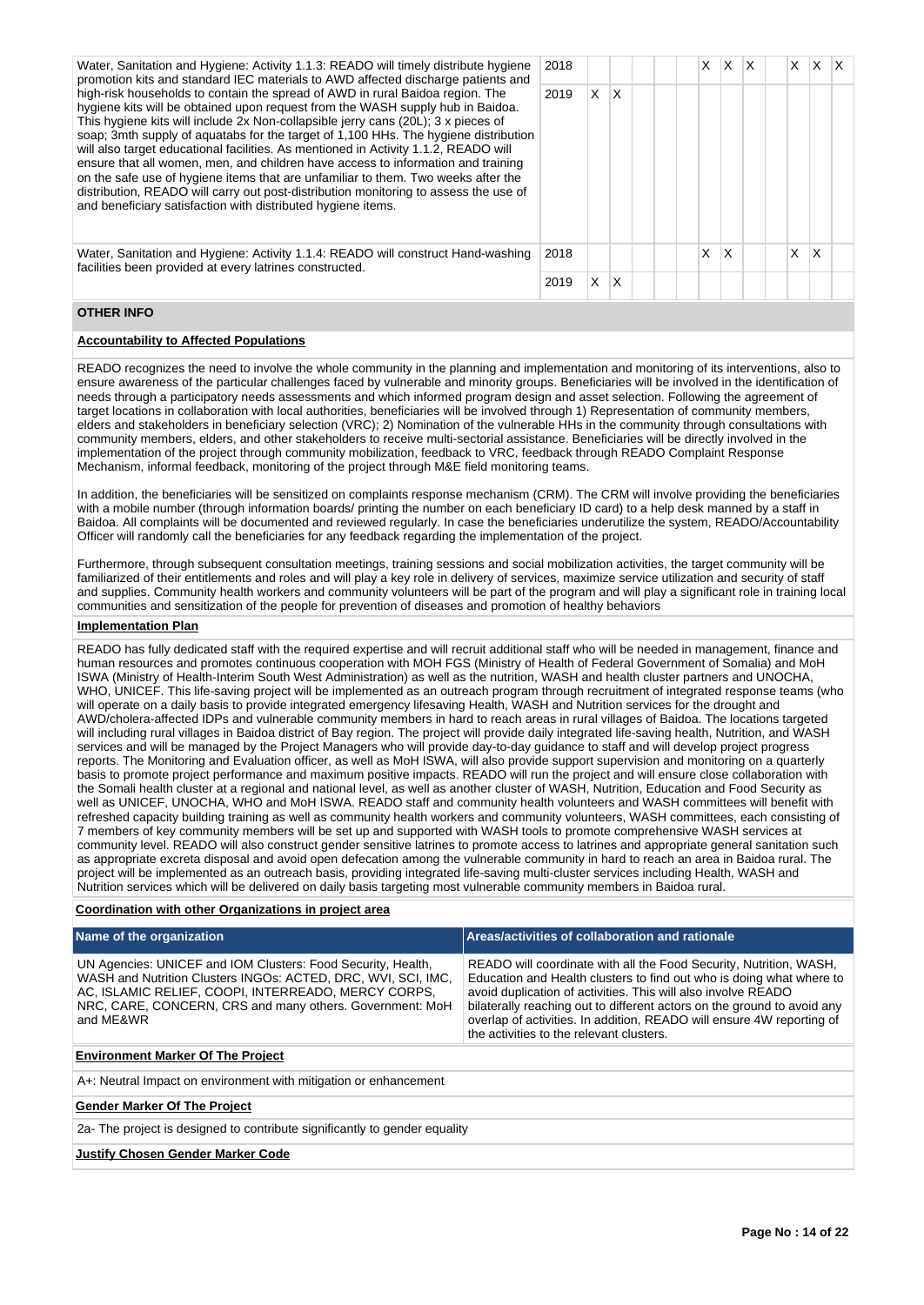This project is designed to meet the distinct needs of women, girls, boys and men to generate positive and sustainable outcomes. All staff will be recruited competitively by ensuring that all processes are gender sensitive and ethical consideration. All male and female community groups will also have equal access to the integrated emergency life-saving services and will be reflected in reports to show that both genders are well represented. READO will also conduct gender segregated community consultation meetings to enable women and girls are well represented and take their role and to address their specific concerns, prioritize their needs and appropriately inform the development of the proposed activities. Planned training activities for staff and community volunteers will also benefit both male and female staff and will contribute to maximizing gender equality through equal access to training opportunities and participation in service delivery.

#### **Protection Mainstreaming**

Through consideration will be given in protection of human rights and humanitarian principles will be compiled throughout the project cycle. READO plans to contribute to a reduction of gender disparities; harmful cultural practices through awareness raising and ensuring women's participation in the course of the entire project processes including planning, implementation, and evaluation. Transparent practices will be ensured throughout project processes to eliminate discrimination and ensure equal participation and access to services. To minimize traditional barriers and overcome prevailing challenges, READO will ensure employment of significant number of female staff, community health workers and community volunteers while men community members will be involved in awareness activities to increase their understanding towards care of sick children and the excessive need of PLWs thus this will significantly contribute towards empowerment of women and children, build positive impacts, increase preventive measures and promote equitable access to life saving integrated emergency services of Nutrition, Health and WASH among the vulnerable target populations in Baidoa rural . At the commencement of the project, READO staff will meet with the local authorities/elders, drought-affected communities to sensitize them on the project objectives and activities. This will take a holistic approach taking into consideration, gender & cultural dynamics, local context. READO will also ensure the DO NO HARM approach principle is applied by ensuring conflict sensitive programming during the implementation of the project.

#### **Country Specific Information**

#### **Safety and Security**

The security situation in Baidoa remains relatively stable although conflict breakout cannot be ruled out to erupt at any time due to the presence of SFG and AS rival militias in the nearby areas. READO maintains safety and security of its operations and staff by ensuring active community participation throughout its project processes and strengthens its links and close collaboration with the various community groups including community elders, chief clans and community based workers therefore this facilitates safe and secure environment for READO operations and staff as well as better and open access to all of the target sites. The community elders and chief clans play a key role in ensuring safety and security of READO humanitarian operations and its staff while READO will continue to monitor the situation and gathers risk-related information to monitor trends, identify potential risks and safety concerns and address them in a timely manner in collaboration with the community elders and chief clans. The MoH ISWA will also contribute with safety and security of READO staff in its areas of control and READO promotes routine contact and continuous information sharing with MoH ISWA and MoH SFG.

#### **Access**

Since 2008, READO has been responding to the multiple shocks facing Baidoa, through the implementation of emergency response and resilience building programs, targeting mainly destitute agro-pastoral, riverine and IDP communities in southern regions with funding from various international partners. READO thematic area of focus is Food Security & Livelihoods, WASH, and Education. READO is currently part of the Food Security Cluster Review Committee (CRC) representing local NGOs in Somalia. READO uses its current approach of humanity and participatory which is the central role for its humanitarian operations. The agency ensures community participation and maintains close links and continued collaboration with the local community and community elders who facilitate smooth accessibility of READO staff to its target areas as well as a smooth implementation of its projects and enjoys the normal functionality and routine humanitarian operations. Moreover, the majority of the current target areas are under SWS (South West State of Somalia) control, therefore there is no access problem at the moment. The security situation is also a bit stable now so there are no worries of access to the target areas and hope that things will improve day after day. According to the Somalia HRP 2017, There is a big gap in access to basic life-saving services in the current READO target areas; this is as a result of rapidly deteriorating drought conditions, disastrous AWD/cholera outbreak, water scarcity and fluid displacement of the vulnerable populations in various locations as well as lack of access to basic services due to insufficient resources that have been limiting service delivery and availability among most affected IDPs and communities in hard to reach areas.. READO through this project plans to address the prevailing gaps in access to life saving essential Nutrition, WASH and health services through implementation of this integrated humanitarian project which will ensure provision of access to integrated emergency life saving health, Nutrition and WASH services for the most affected vulnerable community members in Baidoa rural.

#### **BUDGET**

| Code      | <b>Budget Line Description</b>    |           | D / S Quantity | <b>Unit</b><br>cost | <b>Duration</b><br><b>Recurran</b><br>ce | $\frac{9}{6}$<br>charged<br>to CHF | <b>Total Cost</b> |
|-----------|-----------------------------------|-----------|----------------|---------------------|------------------------------------------|------------------------------------|-------------------|
|           | 1. Supplies (materials and goods) |           |                |                     |                                          |                                    |                   |
| <b>NA</b> | <b>NA</b>                         | <b>NA</b> | $\mathbf 0$    | 0.00                | $\mathbf 0$                              | $\mathbf 0$                        | 0.00              |
|           | <b>NA</b>                         |           |                |                     |                                          |                                    |                   |
|           | <b>Section Total</b>              |           |                |                     |                                          |                                    | 0.00              |
|           | 2. Transport and Storage          |           |                |                     |                                          |                                    |                   |
| <b>NA</b> | <b>NA</b>                         | <b>NA</b> | $\mathbf 0$    | 0.00                | 0                                        | $\mathbf 0$                        | 0.00              |
|           | <b>NA</b>                         |           |                |                     |                                          |                                    |                   |
|           | <b>Section Total</b>              |           |                |                     |                                          |                                    | 0.00              |
|           | 3. International Staff            |           |                |                     |                                          |                                    |                   |
| <b>NA</b> | <b>NA</b>                         | <b>NA</b> | $\mathbf 0$    | 0.00                | 0                                        | $\mathbf 0$                        | 0.00              |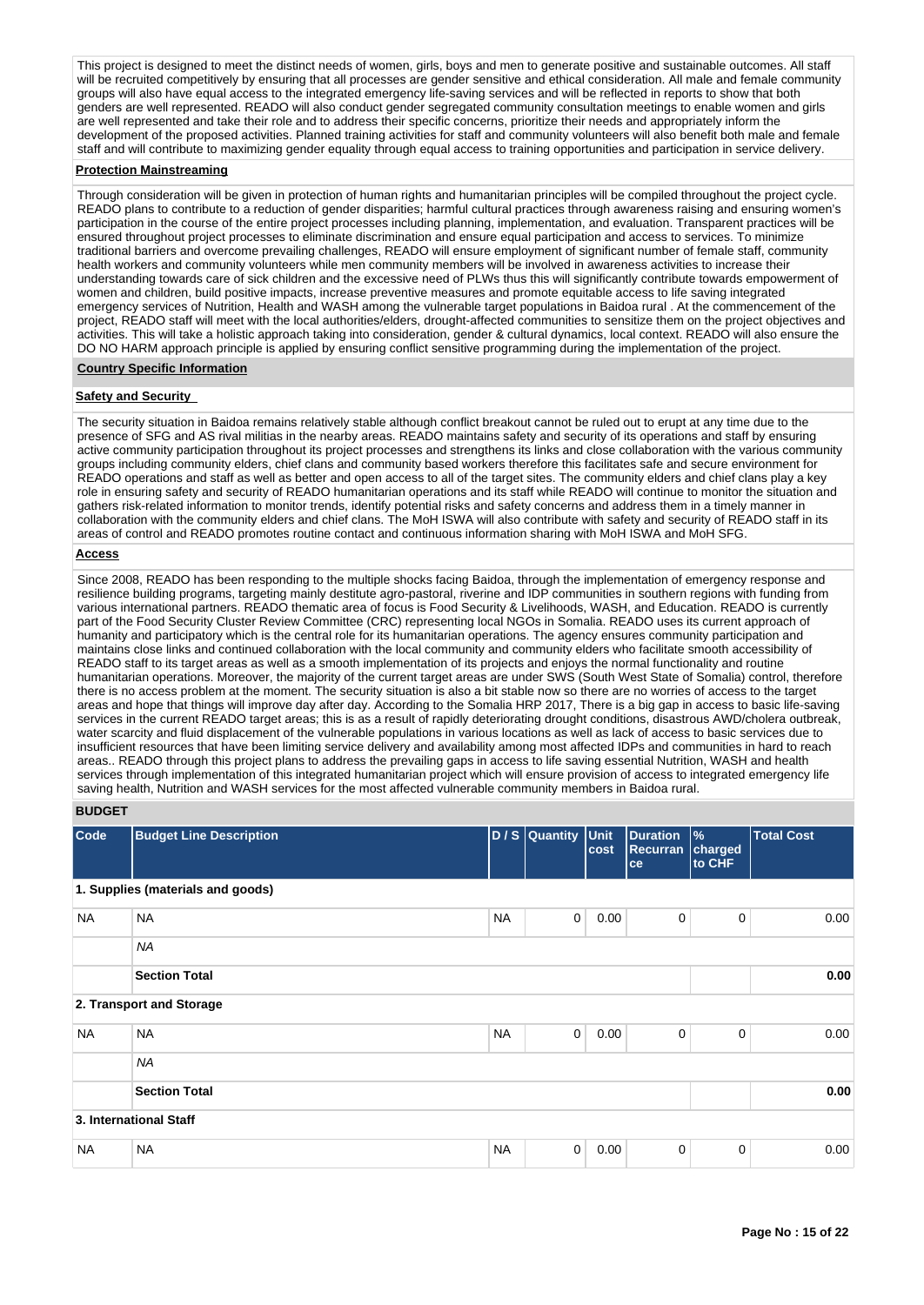|                   | <b>NA</b>                                                    |           |                     |      |           |             |      |  |
|-------------------|--------------------------------------------------------------|-----------|---------------------|------|-----------|-------------|------|--|
|                   | <b>Section Total</b>                                         |           |                     |      |           |             | 0.00 |  |
| 4. Local Staff    |                                                              |           |                     |      |           |             |      |  |
| <b>NA</b>         | <b>NA</b>                                                    | <b>NA</b> | $\pmb{0}$           | 0.00 | 0         | $\pmb{0}$   | 0.00 |  |
|                   | <b>NA</b>                                                    |           |                     |      |           |             |      |  |
|                   | <b>Section Total</b>                                         |           |                     |      |           |             | 0.00 |  |
|                   | 5. Training of Counterparts                                  |           |                     |      |           |             |      |  |
| <b>NA</b>         | <b>NA</b>                                                    | <b>NA</b> | $\pmb{0}$           | 0.00 | 0         | $\mathbf 0$ | 0.00 |  |
|                   | <b>NA</b>                                                    |           |                     |      |           |             |      |  |
|                   | <b>Section Total</b>                                         |           |                     |      |           |             | 0.00 |  |
|                   | 6. Contracts (with implementing partners)                    |           |                     |      |           |             |      |  |
| <b>NA</b>         | <b>NA</b>                                                    | <b>NA</b> | 0                   | 0.00 | $\pmb{0}$ | $\pmb{0}$   | 0.00 |  |
|                   | <b>NA</b>                                                    |           |                     |      |           |             |      |  |
|                   | <b>Section Total</b>                                         |           |                     |      |           |             | 0.00 |  |
|                   | 7. Other Direct Costs                                        |           |                     |      |           |             |      |  |
| <b>NA</b>         | <b>NA</b>                                                    | <b>NA</b> | 0                   | 0.00 | $\pmb{0}$ | $\pmb{0}$   | 0.00 |  |
|                   | <b>NA</b>                                                    |           |                     |      |           |             |      |  |
|                   | <b>Section Total</b>                                         |           |                     | 0.00 |           |             |      |  |
| 8. Indirect Costs |                                                              |           |                     |      |           |             |      |  |
| <b>NA</b>         | <b>NA</b>                                                    | <b>NA</b> | $\mathsf 0$         | 0.00 | 0         | $\mathsf 0$ | 0.00 |  |
|                   | <b>NA</b>                                                    |           |                     |      |           |             |      |  |
|                   | <b>Section Total</b>                                         |           |                     | 0.00 |           |             |      |  |
|                   | 11. A:1 Staff and Other Personnel Costs: International Staff |           |                     |      |           |             |      |  |
| <b>NA</b>         | <b>NA</b>                                                    | <b>NA</b> | 0                   | 0.00 | 0         | $\mathbf 0$ | 0.00 |  |
|                   | NA                                                           |           |                     |      |           |             |      |  |
|                   | <b>Section Total</b>                                         |           |                     |      |           |             | 0.00 |  |
|                   | 12. A:1 Staff and Other Personnel Costs: Local Staff         |           |                     |      |           |             |      |  |
| <b>NA</b>         | <b>NA</b>                                                    | <b>NA</b> | $\mathsf 0$         | 0.00 | $\pmb{0}$ | $\mathsf 0$ | 0.00 |  |
|                   | <b>NA</b>                                                    |           |                     |      |           |             |      |  |
|                   | <b>Section Total</b>                                         |           |                     | 0.00 |           |             |      |  |
|                   | 13. B:2 Supplies, Commodities, Materials                     |           |                     |      |           |             |      |  |
| <b>NA</b>         | <b>NA</b>                                                    | <b>NA</b> | $\pmb{0}$           | 0.00 | $\pmb{0}$ | $\mathbf 0$ | 0.00 |  |
|                   | <b>NA</b>                                                    |           |                     |      |           |             |      |  |
|                   | <b>Section Total</b>                                         |           |                     |      |           |             | 0.00 |  |
|                   | 14. C:3 Equipment                                            |           |                     |      |           |             |      |  |
| $\sf NA$          | <b>NA</b>                                                    | $\sf NA$  | $\mathsf{O}\xspace$ | 0.00 | $\pmb{0}$ | $\mathsf 0$ | 0.00 |  |
|                   | <b>NA</b>                                                    |           |                     |      |           |             |      |  |
|                   | <b>Section Total</b>                                         |           |                     |      |           |             | 0.00 |  |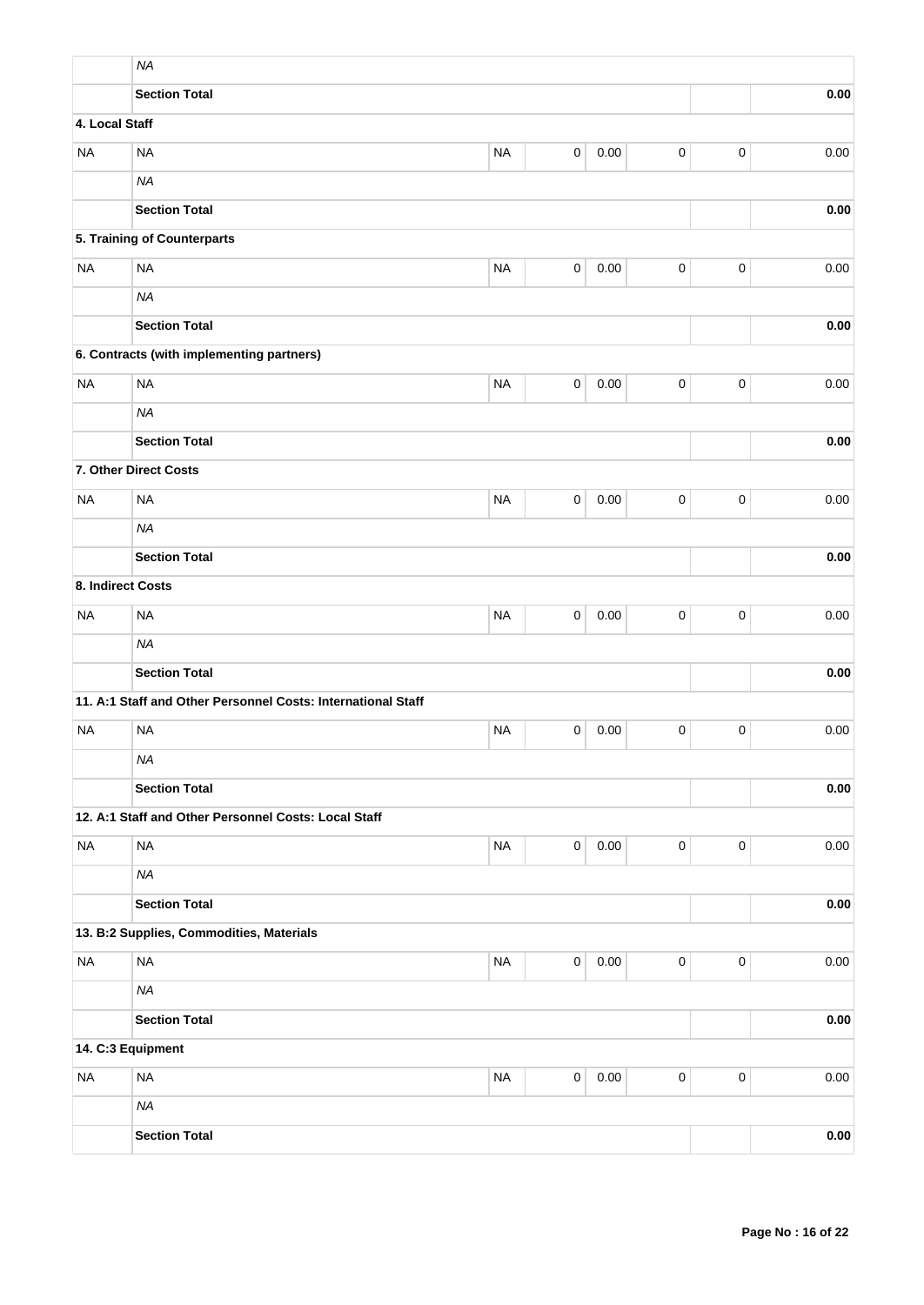|                                                                                                                                                                                                                                                                                                                                                                                                                                                                                                                                                                                                                                                                                                                                                                  | 15. D:4 Contractual Services                                                                                                                                                                                                                                                                                                                                                                                                                                                                                                                                                                                       |           |              |                       |    |        |           |
|------------------------------------------------------------------------------------------------------------------------------------------------------------------------------------------------------------------------------------------------------------------------------------------------------------------------------------------------------------------------------------------------------------------------------------------------------------------------------------------------------------------------------------------------------------------------------------------------------------------------------------------------------------------------------------------------------------------------------------------------------------------|--------------------------------------------------------------------------------------------------------------------------------------------------------------------------------------------------------------------------------------------------------------------------------------------------------------------------------------------------------------------------------------------------------------------------------------------------------------------------------------------------------------------------------------------------------------------------------------------------------------------|-----------|--------------|-----------------------|----|--------|-----------|
| <b>NA</b>                                                                                                                                                                                                                                                                                                                                                                                                                                                                                                                                                                                                                                                                                                                                                        | <b>NA</b>                                                                                                                                                                                                                                                                                                                                                                                                                                                                                                                                                                                                          | <b>NA</b> | 0            | 0.00                  | 0  | 0      | 0.00      |
|                                                                                                                                                                                                                                                                                                                                                                                                                                                                                                                                                                                                                                                                                                                                                                  | ΝA                                                                                                                                                                                                                                                                                                                                                                                                                                                                                                                                                                                                                 |           |              |                       |    |        |           |
|                                                                                                                                                                                                                                                                                                                                                                                                                                                                                                                                                                                                                                                                                                                                                                  | <b>Section Total</b>                                                                                                                                                                                                                                                                                                                                                                                                                                                                                                                                                                                               |           | 0.00         |                       |    |        |           |
| 16. E:5 Travel                                                                                                                                                                                                                                                                                                                                                                                                                                                                                                                                                                                                                                                                                                                                                   |                                                                                                                                                                                                                                                                                                                                                                                                                                                                                                                                                                                                                    |           |              |                       |    |        |           |
| <b>NA</b>                                                                                                                                                                                                                                                                                                                                                                                                                                                                                                                                                                                                                                                                                                                                                        | NA                                                                                                                                                                                                                                                                                                                                                                                                                                                                                                                                                                                                                 | NA        | 0            | 0.00                  | 0  | 0      | 0.00      |
|                                                                                                                                                                                                                                                                                                                                                                                                                                                                                                                                                                                                                                                                                                                                                                  | ΝA                                                                                                                                                                                                                                                                                                                                                                                                                                                                                                                                                                                                                 |           |              |                       |    |        |           |
|                                                                                                                                                                                                                                                                                                                                                                                                                                                                                                                                                                                                                                                                                                                                                                  | <b>Section Total</b>                                                                                                                                                                                                                                                                                                                                                                                                                                                                                                                                                                                               |           |              |                       |    |        | 0.00      |
|                                                                                                                                                                                                                                                                                                                                                                                                                                                                                                                                                                                                                                                                                                                                                                  | 17. F:6 Transfers and Grants to Counterparts                                                                                                                                                                                                                                                                                                                                                                                                                                                                                                                                                                       |           |              |                       |    |        |           |
| <b>NA</b>                                                                                                                                                                                                                                                                                                                                                                                                                                                                                                                                                                                                                                                                                                                                                        | <b>NA</b>                                                                                                                                                                                                                                                                                                                                                                                                                                                                                                                                                                                                          | 0         | 0            | 0.00                  |    |        |           |
|                                                                                                                                                                                                                                                                                                                                                                                                                                                                                                                                                                                                                                                                                                                                                                  | ΝA                                                                                                                                                                                                                                                                                                                                                                                                                                                                                                                                                                                                                 |           |              |                       |    |        |           |
|                                                                                                                                                                                                                                                                                                                                                                                                                                                                                                                                                                                                                                                                                                                                                                  | <b>Section Total</b>                                                                                                                                                                                                                                                                                                                                                                                                                                                                                                                                                                                               |           |              |                       |    |        | 0.00      |
|                                                                                                                                                                                                                                                                                                                                                                                                                                                                                                                                                                                                                                                                                                                                                                  | 18. G:7 General Operating and Other Direct Costs                                                                                                                                                                                                                                                                                                                                                                                                                                                                                                                                                                   |           |              |                       |    |        |           |
| <b>NA</b>                                                                                                                                                                                                                                                                                                                                                                                                                                                                                                                                                                                                                                                                                                                                                        | <b>NA</b>                                                                                                                                                                                                                                                                                                                                                                                                                                                                                                                                                                                                          | <b>NA</b> | 0            | 0.00                  | 0  | 0      | 0.00      |
|                                                                                                                                                                                                                                                                                                                                                                                                                                                                                                                                                                                                                                                                                                                                                                  | ΝA                                                                                                                                                                                                                                                                                                                                                                                                                                                                                                                                                                                                                 |           |              |                       |    |        |           |
|                                                                                                                                                                                                                                                                                                                                                                                                                                                                                                                                                                                                                                                                                                                                                                  | <b>Section Total</b>                                                                                                                                                                                                                                                                                                                                                                                                                                                                                                                                                                                               |           |              |                       |    |        | 0.00      |
|                                                                                                                                                                                                                                                                                                                                                                                                                                                                                                                                                                                                                                                                                                                                                                  | 19. H.8 Indirect Programme Support Costs                                                                                                                                                                                                                                                                                                                                                                                                                                                                                                                                                                           |           |              |                       |    |        |           |
| NA.                                                                                                                                                                                                                                                                                                                                                                                                                                                                                                                                                                                                                                                                                                                                                              | <b>NA</b>                                                                                                                                                                                                                                                                                                                                                                                                                                                                                                                                                                                                          | <b>NA</b> | 0            | 0.00                  | 0  | 0      | 0.00      |
|                                                                                                                                                                                                                                                                                                                                                                                                                                                                                                                                                                                                                                                                                                                                                                  | ΝA                                                                                                                                                                                                                                                                                                                                                                                                                                                                                                                                                                                                                 |           |              |                       |    |        |           |
|                                                                                                                                                                                                                                                                                                                                                                                                                                                                                                                                                                                                                                                                                                                                                                  | <b>Section Total</b>                                                                                                                                                                                                                                                                                                                                                                                                                                                                                                                                                                                               |           |              |                       |    |        | 0.00      |
|                                                                                                                                                                                                                                                                                                                                                                                                                                                                                                                                                                                                                                                                                                                                                                  | 20. Staff and Other Personnel Costs                                                                                                                                                                                                                                                                                                                                                                                                                                                                                                                                                                                |           |              |                       |    |        |           |
| 1.1                                                                                                                                                                                                                                                                                                                                                                                                                                                                                                                                                                                                                                                                                                                                                              | Programme Coordinator-Integration Response Project                                                                                                                                                                                                                                                                                                                                                                                                                                                                                                                                                                 | D         |              | $1 \mid 4,000$<br>.00 | 10 | 50.00  | 20.000.00 |
| 1 Programme Coordinator at 4000 USD per month for 10 months and 50% of the total cost charged to SHF. The Program<br>Coordinator will be the responsible for overseeing the integration project ensuring it meets the donor requirements. S/he will be<br>responsible for participating in the staff recruitment process, compiling all project reports, ensuring project plan is fully and timely<br>implemented, works closely with logistics to ensure timely delivery of supplies, liaise with other actors to avoid duplications,<br>represent the project in all humanitarian meeting, ensures project feasibility is promoted and updates organization's management<br>on progress of implementation. He/she will be reporting to the Executive Director. |                                                                                                                                                                                                                                                                                                                                                                                                                                                                                                                                                                                                                    |           |              |                       |    |        |           |
| 1.2                                                                                                                                                                                                                                                                                                                                                                                                                                                                                                                                                                                                                                                                                                                                                              | Project Manager- Health/Nutrition and WASH                                                                                                                                                                                                                                                                                                                                                                                                                                                                                                                                                                         | D         | 1            | 2,000                 | 10 | 50.00  | 10,000.00 |
|                                                                                                                                                                                                                                                                                                                                                                                                                                                                                                                                                                                                                                                                                                                                                                  | .00<br>1 Project Manager at 2000 USD per month for 10 months and 50% of the total costs charged to SHF. S/he will be responsible for<br>the coordination/managing activities, supervision of ongoing project activities, project reports development, and sharing regular<br>information with OCHA, UNICEF, WHO as far as Nutrition, health and WASH sectors are concerned.                                                                                                                                                                                                                                        |           |              |                       |    |        |           |
| 1.3                                                                                                                                                                                                                                                                                                                                                                                                                                                                                                                                                                                                                                                                                                                                                              | <b>Project Manager FS&amp;Education</b>                                                                                                                                                                                                                                                                                                                                                                                                                                                                                                                                                                            | D         |              | $1 \mid 2,000$<br>.00 | 10 | 50.00  | 10,000.00 |
|                                                                                                                                                                                                                                                                                                                                                                                                                                                                                                                                                                                                                                                                                                                                                                  | 1 Project Manager @ 2000 USD per month for 10 months and 50% of the total cost charged to SHF. S/he will be responsible for<br>managing/coordination, supervision and drafting project reports development and sharing regular information with OCHA,<br>UNICEF, WHO as far as Food Security and Education sectors are concerned.                                                                                                                                                                                                                                                                                  |           |              |                       |    |        |           |
| 1.4                                                                                                                                                                                                                                                                                                                                                                                                                                                                                                                                                                                                                                                                                                                                                              | <b>Project Assistants</b>                                                                                                                                                                                                                                                                                                                                                                                                                                                                                                                                                                                          | D         |              | 2   600.0<br>0        | 10 | 100.00 | 12,000.00 |
|                                                                                                                                                                                                                                                                                                                                                                                                                                                                                                                                                                                                                                                                                                                                                                  | 2 Project Assistants each @ 600 USD per month for 10 months each and 100% of the cost charged to SHF. They will be<br>responsible for coordinating day to day field activities, ensure strict adherence to project plans and participate in conflict<br>resolution that arise during implementation. S/he will directly be supervised by the Project Managers of the respective sectors -<br>one Project assistant will handle Health, Nutrition and WASH and the other will cover Food Security and Education. S/he will also<br>participate in compiling project reports as well as ME activities of the project |           |              |                       |    |        |           |
| 1.5                                                                                                                                                                                                                                                                                                                                                                                                                                                                                                                                                                                                                                                                                                                                                              | <b>Medical Doctors</b>                                                                                                                                                                                                                                                                                                                                                                                                                                                                                                                                                                                             | D         |              | 2 1,200<br>.00        | 10 | 60.00  | 14,400.00 |
|                                                                                                                                                                                                                                                                                                                                                                                                                                                                                                                                                                                                                                                                                                                                                                  | 2 Medical doctors @ 1200 USD each for 10 months and 60% of the total cost charged to SHF. They will be responsible for<br>patient treatment, consultation and compiling weekly reports.                                                                                                                                                                                                                                                                                                                                                                                                                            |           |              |                       |    |        |           |
| 1.6                                                                                                                                                                                                                                                                                                                                                                                                                                                                                                                                                                                                                                                                                                                                                              | Data Manager                                                                                                                                                                                                                                                                                                                                                                                                                                                                                                                                                                                                       | D         | $\mathbf{1}$ | 500.0<br>0            | 10 | 100.00 | 5,000.00  |
|                                                                                                                                                                                                                                                                                                                                                                                                                                                                                                                                                                                                                                                                                                                                                                  | 1 Data Manager @500 USD each per month for 10 months 100% of the total costs charged to SHF. S/he will be responsible for<br>combining all reports from nutrition and health centers that includes Daily reports, weekly and monthly data collection,<br>compilation analysis and presentation of the reports based of the target and actual activities and submit to the Project Manager.                                                                                                                                                                                                                         |           |              |                       |    |        |           |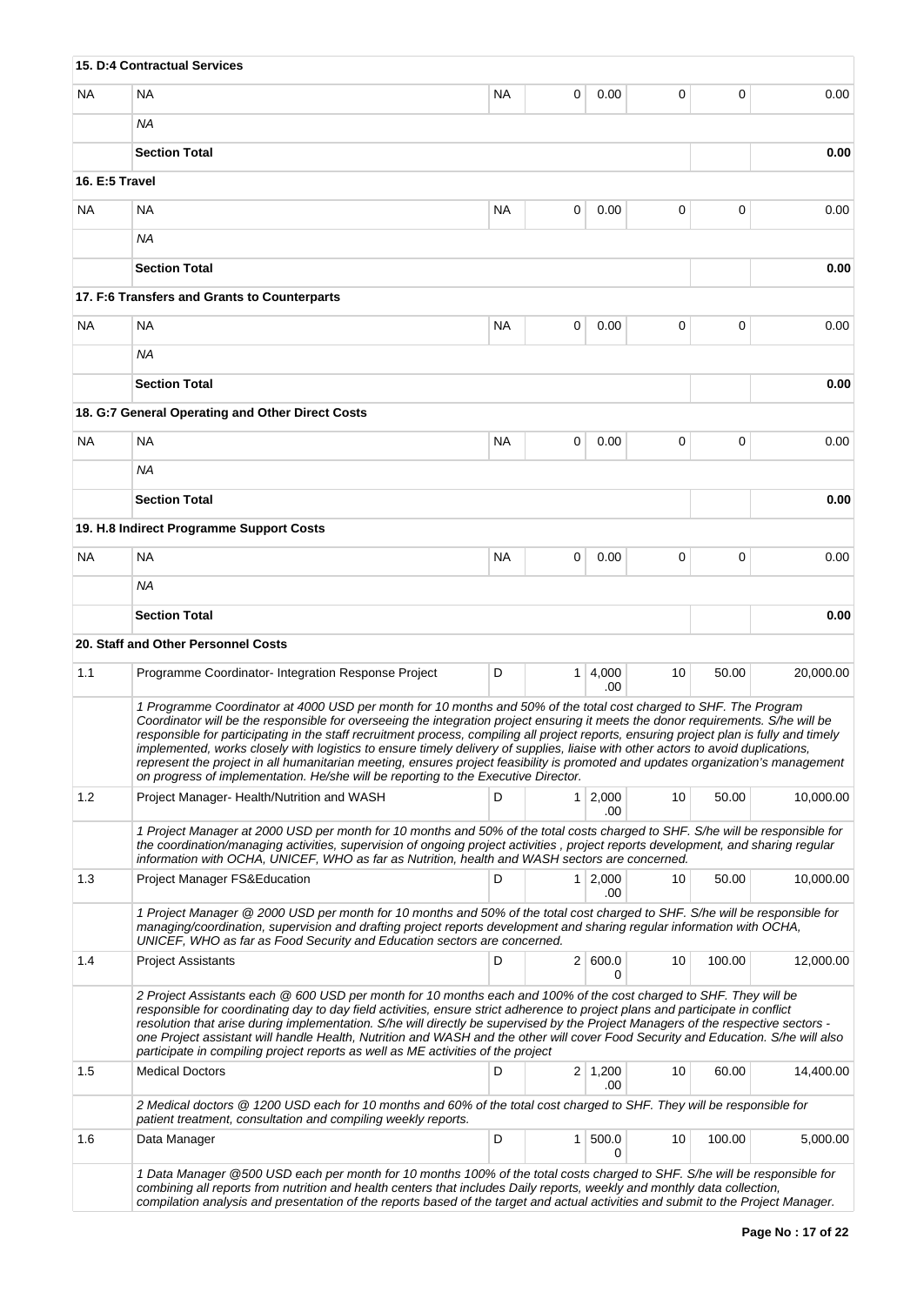| 1.7  | Nurses (Four nurses)                                                                                                                                                                                                                                                                                                                                                                                                                                                                                                                                                                                                                                                                                                                   | D |      | 4 350.0<br>0          | 10 | 100.00 | 14,000.00  |  |  |
|------|----------------------------------------------------------------------------------------------------------------------------------------------------------------------------------------------------------------------------------------------------------------------------------------------------------------------------------------------------------------------------------------------------------------------------------------------------------------------------------------------------------------------------------------------------------------------------------------------------------------------------------------------------------------------------------------------------------------------------------------|---|------|-----------------------|----|--------|------------|--|--|
|      | 4 Nurses @350 USD each per month for 10 months and 100% of the total cost charged to SHF. A total of four nurses for four<br>centers i.e. each center with one nurse each. The nurses will be responsible for providing health and nutrition nursing services to<br>children under 5 years, PLWs (Pregnant and Lactating Women), and other patients through treatment and follow up to their<br>conditions and monitor response to treatment and follow up to their diagnosis and treatment.                                                                                                                                                                                                                                           |   |      |                       |    |        |            |  |  |
| 1.8  | D<br>4 200.0<br>10<br>100.00<br>8,000.00<br>Auxiliary Nurses (Four auxiliary nurses)<br>0                                                                                                                                                                                                                                                                                                                                                                                                                                                                                                                                                                                                                                              |   |      |                       |    |        |            |  |  |
|      | 4 Auxiliary nurses @200 USD each per month for 10 months and 100% of the total cost charged to SHF. Each center will have 1<br>Auxiliary Nurse for the target of 4 centers. They will be responsible in delivery of drugs/medicines to patients, makes<br>documentation and filling registers.                                                                                                                                                                                                                                                                                                                                                                                                                                         |   |      |                       |    |        |            |  |  |
| 1.9  | Screeners (Four screeners)                                                                                                                                                                                                                                                                                                                                                                                                                                                                                                                                                                                                                                                                                                             | D |      | 4 200.0<br>$\Omega$   | 10 | 100.00 | 8,000.00   |  |  |
|      | 4 screeners @ 200 each USD per month for 10 months and 100% of the total cost charged to SHF. Each center will have 1<br>screener for the target of 4 centers. They will be responsible for measurement and screening of all children under 5 years to<br>identify odema, severe acute malnutrition (SAM) and moderate acute malnutrition (MAM) cases and admission or referral to<br>nearest sites.                                                                                                                                                                                                                                                                                                                                   |   |      |                       |    |        |            |  |  |
| 1.10 | Registrars (Four registrars)                                                                                                                                                                                                                                                                                                                                                                                                                                                                                                                                                                                                                                                                                                           | D | 4    | 200.0<br>$\Omega$     | 10 | 100.00 | 8,000.00   |  |  |
|      | 4 Registrars @ 200 each USD per month for 10 months and 100% of the total cost charged to SHF. Each center will have 1<br>registrar for a target of the 4 health centers. The registrars will be responsible for recording and registering information of acute<br>malnutrition cases admitted in OTP (Outpatient Therapeutic Program), discharges, referrals and deaths observed in the sites.                                                                                                                                                                                                                                                                                                                                        |   |      |                       |    |        |            |  |  |
| 1.11 | Hygiene promoters (Two HPs)                                                                                                                                                                                                                                                                                                                                                                                                                                                                                                                                                                                                                                                                                                            | D |      | $2 \mid 300.0$<br>0   | 10 | 100.00 | 6,000.00   |  |  |
|      | 2 HPs @300 USD each per month for 10 months and 100% of the total cost charged to SHF. They will be responsible for<br>conducting community sensitization sessions activities on hygiene promotion and safe drinking including recommended hand<br>washing practices, proper excreta disposal, water disinfection, as well as general sanitation. The promoters will also distribute<br>hygiene kits, agua tabs and IEC materials to AWD/cholera affected households.                                                                                                                                                                                                                                                                  |   |      |                       |    |        |            |  |  |
| 1.12 | Community Health Workers-CHWs (Three CHWs)                                                                                                                                                                                                                                                                                                                                                                                                                                                                                                                                                                                                                                                                                             | D | 3    | 200.0                 | 10 | 100.00 | 6,000.00   |  |  |
|      | 3 CHWs @200 USD each per month for 10 months and 100% of the total costs charged to SHF. The CHWs will be responsible<br>for conducting community based social mobilization, awareness and education, follow up malnutrition cases and track defaulters<br>and<br>promote general prevention of communicable diseases like Malaria, AWD, Measles and pneumonia.                                                                                                                                                                                                                                                                                                                                                                        |   |      |                       |    |        |            |  |  |
| 1.13 | IYCF Promoters (3 IYCF promoters)                                                                                                                                                                                                                                                                                                                                                                                                                                                                                                                                                                                                                                                                                                      | D |      | 3 170.0<br>0          | 10 | 100.00 | 5,100.00   |  |  |
|      | 3 IYCF promoters @ 170 USD each per month for 10 months and 100% of the total costs charged to SHF. The IYCF promoters<br>will be responsible for promoting optimal IYCF, mother and child nutrition care practices through subsequent sessions and face to<br>face individual education among target IDP communities                                                                                                                                                                                                                                                                                                                                                                                                                  |   |      |                       |    |        |            |  |  |
| 1.14 | Admin/Finance Officer                                                                                                                                                                                                                                                                                                                                                                                                                                                                                                                                                                                                                                                                                                                  | D |      | $1 \mid 1,200$<br>.00 | 10 | 50.00  | 6,000.00   |  |  |
|      | 1 Admin/Finance Officer @ 1200 USD per month for 10 months and 50% of the total costs charged to SHF. S/he will be<br>responsible for handling Admin and finance related tasks including preparing and managing financial records/reports, reconciling<br>project's financial transactions, preparing balance sheets, processing invoices and ensuring compliance with policies and<br>procedures of the organization in all transactions. Unlike other staff this one will work for 10 months so as to ensure smooth close<br>out of the project as far as financial reporting is concerned.                                                                                                                                          |   |      |                       |    |        |            |  |  |
| 1.15 | Logistics and Procurement Officer                                                                                                                                                                                                                                                                                                                                                                                                                                                                                                                                                                                                                                                                                                      | D | 1    | 1,120<br>.00          | 10 | 50.00  | 5,600.00   |  |  |
|      | 1 Logistics and Procurement Officer @ 1120 USD per month for 10 months and 50% of the total costs charged to SHF. S/he will<br>be responsible for overseeing the logistical needs of the project, monitors the status of incoming supplies, organizes reception of<br>supplies and if supplies are not going directly to beneficiaries, shall organize safe reception in agency's warehouse, supervises<br>day to day activities of the organization's logistic matters ensuring documentations in place to authorize movements and<br>summarizes expenditures, ensures accurate reporting and supports payment facilitation to suppliers. S/he will also ensure<br>compliance with all procurement controls, policies and procedures. |   |      |                       |    |        |            |  |  |
|      | <b>Section Total</b>                                                                                                                                                                                                                                                                                                                                                                                                                                                                                                                                                                                                                                                                                                                   |   |      |                       |    |        | 138,100.00 |  |  |
|      | 21. Supplies, Commodities, Materials                                                                                                                                                                                                                                                                                                                                                                                                                                                                                                                                                                                                                                                                                                   |   |      |                       |    |        |            |  |  |
| 2.1  | Provision of Food voucher program for 3 monthly cycles                                                                                                                                                                                                                                                                                                                                                                                                                                                                                                                                                                                                                                                                                 | D |      | 1100 57.00            | 3  | 100.00 | 188,100.00 |  |  |
|      | Provision of food through voucher system for 3 monthly cycles valued at 57 USD for each month for a total of 188,100 USD. The<br>57 USD is the Food MEB recommendation as per the Food Security cluster and the Somalia Cash Working Group. (Sugar, Rice,<br>White Flour and 3 litres of cooking oil)                                                                                                                                                                                                                                                                                                                                                                                                                                  |   |      |                       |    |        |            |  |  |
| 2.2  | Printing Food Voucher Cards- for 1100 HHs                                                                                                                                                                                                                                                                                                                                                                                                                                                                                                                                                                                                                                                                                              | D | 1100 | 0.80                  | 1  | 100.00 | 880.00     |  |  |
|      | Beneficiaries Vouchers printing for 3 cycles for the three months @ \$.8 each for 1,100 beneficiaries. For each beneficiary one<br>token will be used for a period of three months - i.e. one time printing of the vouchers.                                                                                                                                                                                                                                                                                                                                                                                                                                                                                                           |   |      |                       |    |        |            |  |  |
| 2.3  | Construction of Latrines for IDPs for total of 150 Latrines                                                                                                                                                                                                                                                                                                                                                                                                                                                                                                                                                                                                                                                                            | D |      | 150 320.0<br>0        | 1  | 100.00 | 48,000.00  |  |  |
|      | Construction of 150 latrines @ 320 USD each in Baidoa. Please refer to the BoQ                                                                                                                                                                                                                                                                                                                                                                                                                                                                                                                                                                                                                                                         |   |      |                       |    |        |            |  |  |
| 2.4  | BNSP (Basic Nutrition Service Package) training for staff                                                                                                                                                                                                                                                                                                                                                                                                                                                                                                                                                                                                                                                                              | D | 1    | 3,180<br>.00          | 1  | 100.00 | 3,180.00   |  |  |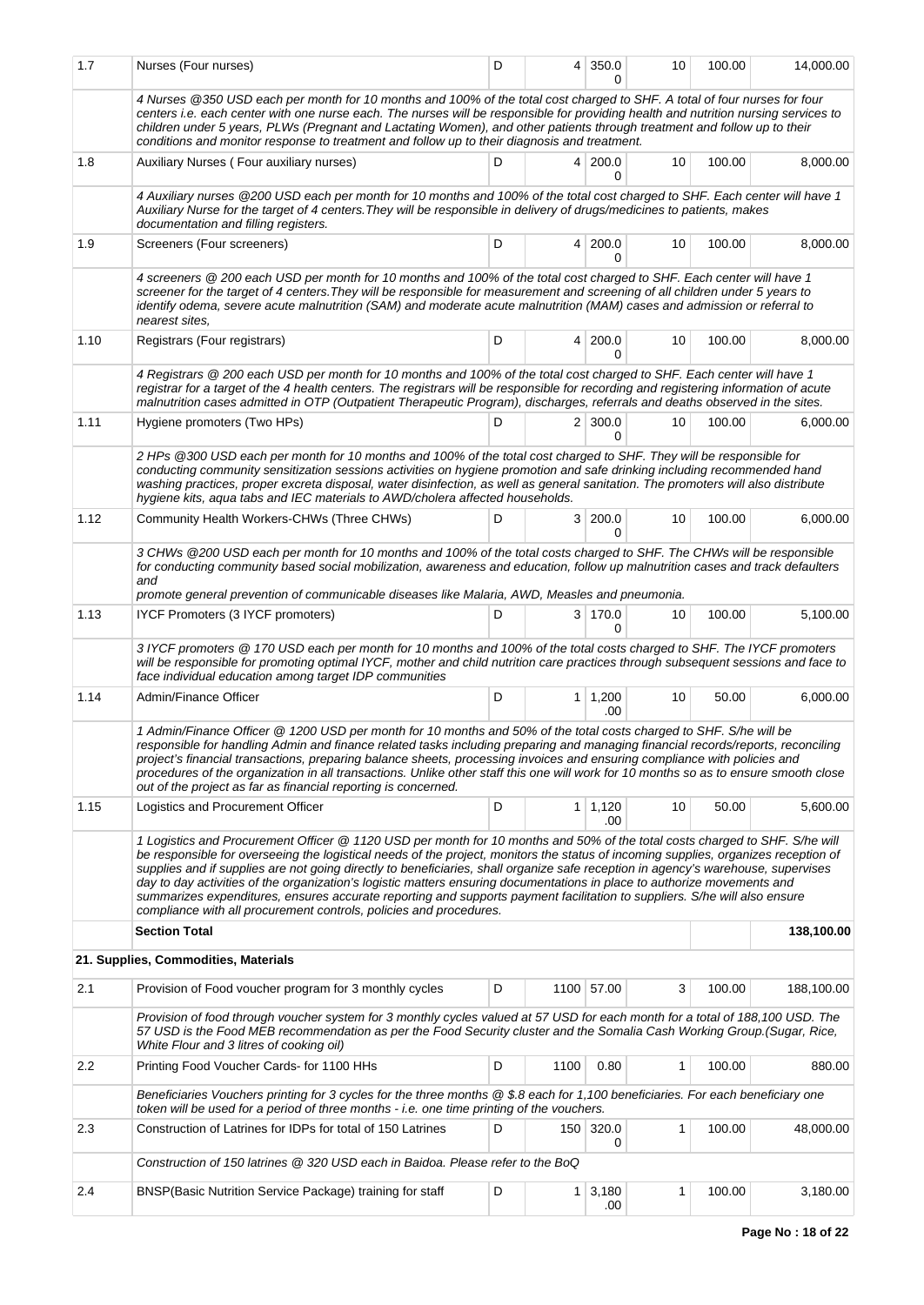|            | One session of training in Baidoa will be conducted and will focus on basic nutrition service package including IMAM (Integrated<br>Management of Acute Malnutrition) guidelines or protocols to ensure proper and effective case management and treatment and<br>follow up of malnutrition cases. Please refer to the BoQ for more details                                                                                                                   |           |   |                        |              |        |            |
|------------|---------------------------------------------------------------------------------------------------------------------------------------------------------------------------------------------------------------------------------------------------------------------------------------------------------------------------------------------------------------------------------------------------------------------------------------------------------------|-----------|---|------------------------|--------------|--------|------------|
| 2.5        | Community Hygiene promotion and water disinfection training                                                                                                                                                                                                                                                                                                                                                                                                   | D         |   | $1 \mid 4,750$<br>.00  | 1            | 100.00 | 4,750.00   |
|            | 1 Community hygiene training for 32 committees into rural villages of Baidoa. Please refer to the BoQ.                                                                                                                                                                                                                                                                                                                                                        |           |   |                        |              |        |            |
| 2.6        | Payment of the Incentive for the Teachers for 10 people                                                                                                                                                                                                                                                                                                                                                                                                       | D         |   | 10 120.0<br>0          | 8            | 100.00 | 9,600.00   |
|            | Provision of monthly incentive to 10 teachers valued at 120 USD per month for 8 months for a total of 9,600 USD. This will<br>facilitate the tutoring of children in respective schools.                                                                                                                                                                                                                                                                      |           |   |                        |              |        |            |
| 2.7        | Community volunteers training on health education and<br>hygiene promotion                                                                                                                                                                                                                                                                                                                                                                                    | D         |   | $25 \mid 25.00$        | 4            | 100.00 | 2,500.00   |
|            | Community volunteers will be trained through one training session for 25 volunteers @25 USD each for per diem for a period of 4<br>days. The training is aimed at promoting community based health education. The training will take place for 4 days. Please refer<br>to the BoQ for a detailed explanation                                                                                                                                                  |           |   |                        |              |        |            |
| 2.8        | Refresher training of AWD/cholera (Acute Watery Diarrhea)<br>case management for staff                                                                                                                                                                                                                                                                                                                                                                        | D         |   | 30   25.00             | 4            | 100.00 | 3,000.00   |
|            | READO will conduct refresher training session for 30 individuals @25 USD for per diem for 4 days. The participants will be<br>trained on proper case<br>management, control and prevention of AWD/cholera, surveillance and reporting. Please refer to the BoQ for more information on<br>this.                                                                                                                                                               |           |   |                        |              |        |            |
| 2.9        | Procurement of basic lab supplies (Rapid diagnostic supplies)                                                                                                                                                                                                                                                                                                                                                                                                 | D         |   | $1 \mid 12,00$<br>0.00 | $\mathbf{1}$ | 100.00 | 12,000.00  |
|            | Basic lab supplies such as rapid diagnostic tests will be procured to facilitate rapid diagnosis and better understanding and<br>insights of medical conditions of vulnerable patients leading to good responses to treatments. This will benefit 5,000 vulnerable<br>patients with timely diagnosis and verification of their medical problem and effective treatment. Current cost is \$12,000 USD<br>please refer to the BoQ for more information on this. |           |   |                        |              |        |            |
| 2.10       | <b>Nutrition supplies</b>                                                                                                                                                                                                                                                                                                                                                                                                                                     | D         |   | $1 \mid 3,000$<br>.00  | 1            | 100.00 | 3,000.00   |
|            | Nutrition supplies: (Materials like chairs, tables and key missing UNICEF Hub Supplies) This refers to the nutritional supplements<br>that will be given to children and pregnant/lactating mothers - Please refer to the BoQ for more information. And other Nutrition<br>supplies will be provided by UNICEF upon request.                                                                                                                                  |           |   |                        |              |        |            |
| 2.11       | Provision of individual learning supplies                                                                                                                                                                                                                                                                                                                                                                                                                     | D         |   | $1 \mid 4,000$<br>.00  | $\mathbf{1}$ | 100.00 | 4,000.00   |
|            | Provision of individual learning items to children in schools (includes for Books, pencils and student bags). Please refer to the<br>BoQ for more information.                                                                                                                                                                                                                                                                                                |           |   |                        |              |        |            |
| 2.12       | Capacity building for the Community education facilities and<br>capacity building for the teachers                                                                                                                                                                                                                                                                                                                                                            | D         |   | $1 \mid 4,080$<br>.00  | $\mathbf{1}$ | 100.00 | 4,080.00   |
|            | Capacity building teachers and community education committees. Please refer to the BoQ for more information.                                                                                                                                                                                                                                                                                                                                                  |           |   |                        |              |        |            |
| 2.13       | Provision for Water tracking for schools                                                                                                                                                                                                                                                                                                                                                                                                                      | D         |   | 12 50.00               | 8            | 100.00 | 4,800.00   |
|            | Provision of one water truck (10,000 liters of water) per week three schools for a period of 8 months at 50 USD each rural Baidoa.<br>12 trucks for Monthly in Baidoa with each truck having a capacity of 10,000 L (960,000L in total) will cost \$50 each (\$4800 in<br>total).                                                                                                                                                                             |           |   |                        |              |        |            |
|            | <b>Section Total</b>                                                                                                                                                                                                                                                                                                                                                                                                                                          |           |   |                        |              |        | 287,890.00 |
|            | 22. Equipment                                                                                                                                                                                                                                                                                                                                                                                                                                                 |           |   |                        |              |        |            |
| NA         | <b>NA</b>                                                                                                                                                                                                                                                                                                                                                                                                                                                     | <b>NA</b> | 0 | 0.00                   | 0            | 0      | 0.00       |
|            | ΝA                                                                                                                                                                                                                                                                                                                                                                                                                                                            |           |   |                        |              |        |            |
|            | <b>Section Total</b><br><b>23. Contractual Services</b>                                                                                                                                                                                                                                                                                                                                                                                                       |           |   |                        |              |        | 0.00       |
|            |                                                                                                                                                                                                                                                                                                                                                                                                                                                               |           |   |                        |              |        |            |
| NA         | <b>NA</b><br>ΝA                                                                                                                                                                                                                                                                                                                                                                                                                                               | <b>NA</b> | 0 | 0.00                   | 0            | 0      | 0.00       |
|            | <b>Section Total</b>                                                                                                                                                                                                                                                                                                                                                                                                                                          |           |   |                        |              |        | 0.00       |
| 24. Travel |                                                                                                                                                                                                                                                                                                                                                                                                                                                               |           |   |                        |              |        |            |
| 5.1        | Transportation Vehicle for the Outreach team- Health,<br>Nutrition, WASH, Education and Food Security-staff                                                                                                                                                                                                                                                                                                                                                   | D         |   | 3   1,100<br>.00       | 6            | 100.00 | 19,800.00  |
|            | 3 Vehicle rental in Baidoa \$ 1,100 per month for 6 months @100% for a total of \$19,800 for the Health, Nutrition, WASH, Food<br>Security and Education teams to visit the different project sites. : Target locations of the project is different villages. The project<br>target locations are a distance in between 15km, 25km to 35km and with different directions, and each team will be allocated 1<br>vehicle for the smooth project implementation  |           |   |                        |              |        |            |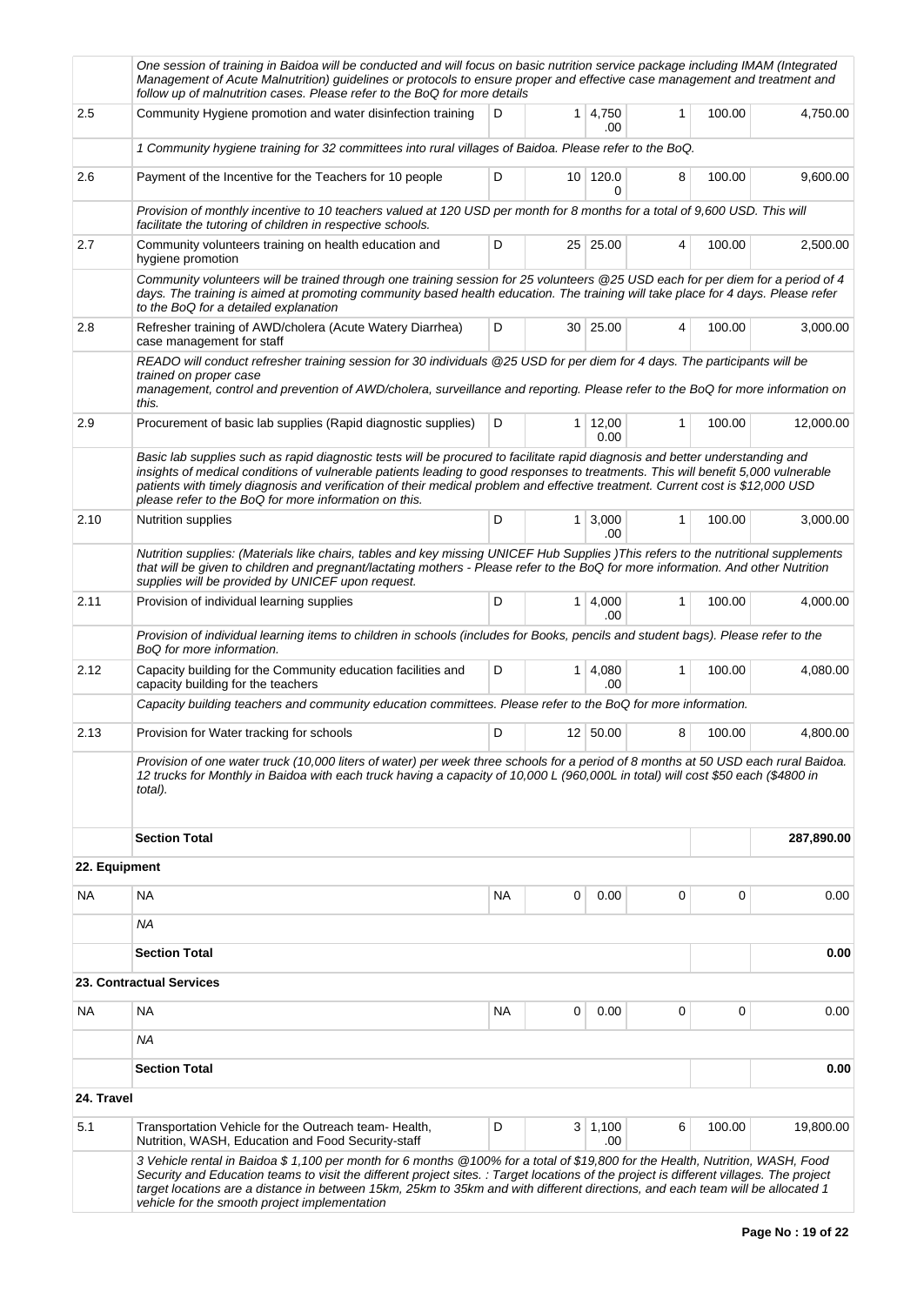| 5.2               | Freight Supplies transportation cost of Health and Nutrition<br>supplies to health centers and distribution sites in the field.                                                                                                                                       | D         | 1 <sup>1</sup> | 500.0<br>O             | 2 | 100.00 | 1,000.00   |
|-------------------|-----------------------------------------------------------------------------------------------------------------------------------------------------------------------------------------------------------------------------------------------------------------------|-----------|----------------|------------------------|---|--------|------------|
|                   | Health and Nutrition Supplies transportation cost to the field project locations twice during the project duration at \$500 for each<br>trip. '2' in the duration column refers to the two trips that will be needed to transport both Nutrition and Health supplies. |           |                |                        |   |        |            |
|                   | <b>Section Total</b>                                                                                                                                                                                                                                                  |           |                |                        |   |        | 20,800.00  |
|                   | 25. Transfers and Grants to Counterparts                                                                                                                                                                                                                              |           |                |                        |   |        |            |
| <b>NA</b>         | <b>NA</b>                                                                                                                                                                                                                                                             | <b>NA</b> | 0              | 0.00                   | 0 | 0      | 0.00       |
|                   | <b>NA</b>                                                                                                                                                                                                                                                             |           |                |                        |   |        |            |
|                   | <b>Section Total</b>                                                                                                                                                                                                                                                  |           |                |                        |   |        | 0.00       |
|                   | 26. General Operating and Other Direct Costs                                                                                                                                                                                                                          |           |                |                        |   |        |            |
| 7.1               | <b>Baidoa Office Rent</b>                                                                                                                                                                                                                                             | D         | $\mathbf{1}$   | 1,200<br>.00.          | 8 | 20.00  | 1,920.00   |
|                   | This involves rent payment for READO office @1200 USD per month for 8 months and 20% total cost charged to SHF.                                                                                                                                                       |           |                |                        |   |        |            |
| 7.2               | <b>READO Baidoa Office Stationery</b>                                                                                                                                                                                                                                 | D         |                | $1 \mid 1,000$<br>.00. | 8 | 20.00  | 1,600.00   |
|                   | Office stationery payment which include note books, pens, printing papers, staples, flip charts, printing cartridges etc. Office<br>stationery will be at 1000 USD per month for 8 months and 20% of the total cost charged to SHF. Attached BoQs                     |           |                |                        |   |        |            |
| 7.3               | <b>READO Communication costs</b>                                                                                                                                                                                                                                      | D         |                | 1 837.5<br>0           | 8 | 20.00  | 1,340.00   |
|                   | The communication costs will involve monthly internet and airtime costs to facilitate communication in the project implementation.<br>The communication costs will be 837.5 USD per month for 8 months and 20% of the total cost charged to SHF. Attached BoQs        |           |                |                        |   |        |            |
|                   | <b>Section Total</b>                                                                                                                                                                                                                                                  |           |                |                        |   |        | 4,860.00   |
| <b>SubTotal</b>   |                                                                                                                                                                                                                                                                       |           | 2,474.00       |                        |   |        | 451,650.00 |
| Direct            |                                                                                                                                                                                                                                                                       |           |                |                        |   |        | 451,650.00 |
| Support           |                                                                                                                                                                                                                                                                       |           |                |                        |   |        |            |
| <b>PSC Cost</b>   |                                                                                                                                                                                                                                                                       |           |                |                        |   |        |            |
|                   | <b>PSC Cost Percent</b>                                                                                                                                                                                                                                               |           |                |                        |   |        | 7.00       |
| <b>PSC Amount</b> |                                                                                                                                                                                                                                                                       |           |                |                        |   |        | 31,615.50  |
| <b>Total Cost</b> |                                                                                                                                                                                                                                                                       |           |                |                        |   |        | 483,265.50 |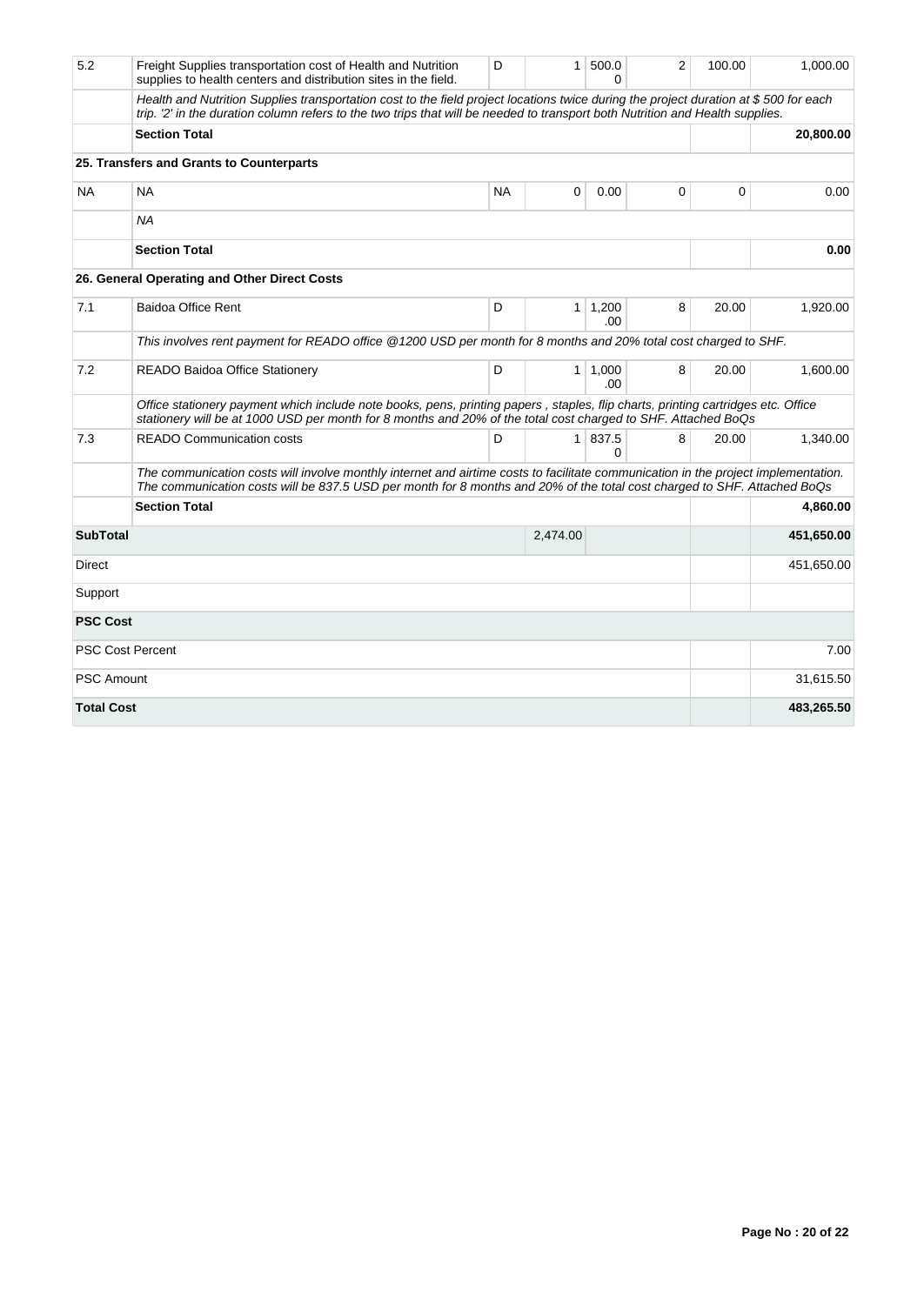### **Project Locations**

| <b>Location</b> | <b>Estimated</b><br>percentage<br>of budget<br>for each<br><b>location</b> |           | <b>Estimated number of beneficiaries</b> | for each location       |  | <b>Activity Name</b>                                                                                                                                                                                                                                                                                                                                                                                                                                                                                                                                                                                                                                                                                                                                                                                                                                                                                                                                                                                                                                                                                                                                                                                                                                                                                                                                                                                                                                                                                                                                                                                                                                                                                                                                                                                                                                                                                                                                                                                                                                                                                                                                                                                                                                                                                                                                                                                                                                                                                                                                                                                                                                                              |
|-----------------|----------------------------------------------------------------------------|-----------|------------------------------------------|-------------------------|--|-----------------------------------------------------------------------------------------------------------------------------------------------------------------------------------------------------------------------------------------------------------------------------------------------------------------------------------------------------------------------------------------------------------------------------------------------------------------------------------------------------------------------------------------------------------------------------------------------------------------------------------------------------------------------------------------------------------------------------------------------------------------------------------------------------------------------------------------------------------------------------------------------------------------------------------------------------------------------------------------------------------------------------------------------------------------------------------------------------------------------------------------------------------------------------------------------------------------------------------------------------------------------------------------------------------------------------------------------------------------------------------------------------------------------------------------------------------------------------------------------------------------------------------------------------------------------------------------------------------------------------------------------------------------------------------------------------------------------------------------------------------------------------------------------------------------------------------------------------------------------------------------------------------------------------------------------------------------------------------------------------------------------------------------------------------------------------------------------------------------------------------------------------------------------------------------------------------------------------------------------------------------------------------------------------------------------------------------------------------------------------------------------------------------------------------------------------------------------------------------------------------------------------------------------------------------------------------------------------------------------------------------------------------------------------------|
|                 |                                                                            | Men       | Women                                    | <b>Boys Girls Total</b> |  |                                                                                                                                                                                                                                                                                                                                                                                                                                                                                                                                                                                                                                                                                                                                                                                                                                                                                                                                                                                                                                                                                                                                                                                                                                                                                                                                                                                                                                                                                                                                                                                                                                                                                                                                                                                                                                                                                                                                                                                                                                                                                                                                                                                                                                                                                                                                                                                                                                                                                                                                                                                                                                                                                   |
| Bay -> Baidoa   |                                                                            | 100 6,410 |                                          | $9,384$ 3,675 3,675     |  | 23,14 Food Security: Activity 1.1.1: Beneficiary<br>4 selection<br>Beneficiary selection, READO will first mobilize<br>and sensitize the local authorities/elders on the<br>project objectives. Benef<br>Water, Sanitation and Hygiene: Activity 1.1.1:<br>READO will construct 150 VIP gender sensitive<br>latrines including hand washing in priority<br>settings in Baidoa rural and in town (depending<br>with the ga<br>Water, Sanitation and Hygiene: Activity 1.1.2:<br>Hygiene promotion will be conducted to<br>1,100HHs. READO will train hygiene promoters<br>who will in turn train the rest of the community in<br>groups on top<br>Water, Sanitation and Hygiene: Activity 1.1.3:<br>READO will timely distribute hygiene promotion<br>kits and standard IEC materials to AWD affected<br>discharge patients and high-risk households to<br>contain<br>Water, Sanitation and Hygiene: Activity 1.1.4:<br>READO will construct Hand-washing facilities<br>been provided at every latrines constructed.<br>Nutrition: Activity 1.1.1: Standard Activity:<br>Treatment of severe acute malnutrition in<br>children 0-59months<br>1.1. READO will screen all children <5 years,<br>identify 2,000 SA<br>Nutrition: Activity 1.1.2: Standard Activity:<br>Multiple micronutrient supplementation for<br>children 6-24 months<br>1.2. READO will provide vitamin A<br>supplementation and de-worming<br>Nutrition: Activity 1.1.3: Standard Activity:<br>Multiple micronutrients supplementation for<br>pregnant and lactating women<br>1.3. According to UNICEF and WHO standard<br>guidelines, R<br>Health: Activity 1.1.1: Standard Activity: Primary<br>nealth care services, consultations<br>1.1. READO will provide daily life saving<br>essential medical services including daily<br>Health: Activity 1.1.2: Standard Activity:<br>Immunization campaign<br>1.2. READO will provide daily measles<br>immunization services targeting 2,000 children<br>under 5 years for pre<br>Health: Activity 1.2.1: Standard Activity:<br>Awareness campaigns and Social Mobilization<br>1.3.1. READO will conduct health education and<br>sensitization sessions benefiting the<br>Health: Activity 1.2.2: Standard Activity:<br>Emergency Preparedness and Response<br>capacities<br>1.3.2. READO will conduct AWD/cholera case<br>management training 25 community healt<br>Education: Activity 1.1.1: In Baidoa rural READO<br>will conduct water-trucking to approximately<br>three educational facilities targeting a total of<br>2,000 children severely drought-<br>Education: Activity 2.1.1: In Baidoa rural, READO<br>will conduct 34 CEC members training coming |
|                 |                                                                            |           |                                          |                         |  | from different schools/educational facilities. The<br>training will aim to enhance th                                                                                                                                                                                                                                                                                                                                                                                                                                                                                                                                                                                                                                                                                                                                                                                                                                                                                                                                                                                                                                                                                                                                                                                                                                                                                                                                                                                                                                                                                                                                                                                                                                                                                                                                                                                                                                                                                                                                                                                                                                                                                                                                                                                                                                                                                                                                                                                                                                                                                                                                                                                             |

#### **Documents**

| <b>Category Name</b>         | Document Description                                 |
|------------------------------|------------------------------------------------------|
| Project Supporting Documents | Propsed-Communal-pit-Latrinesfor-Baidoa-IDP-camp.pdf |